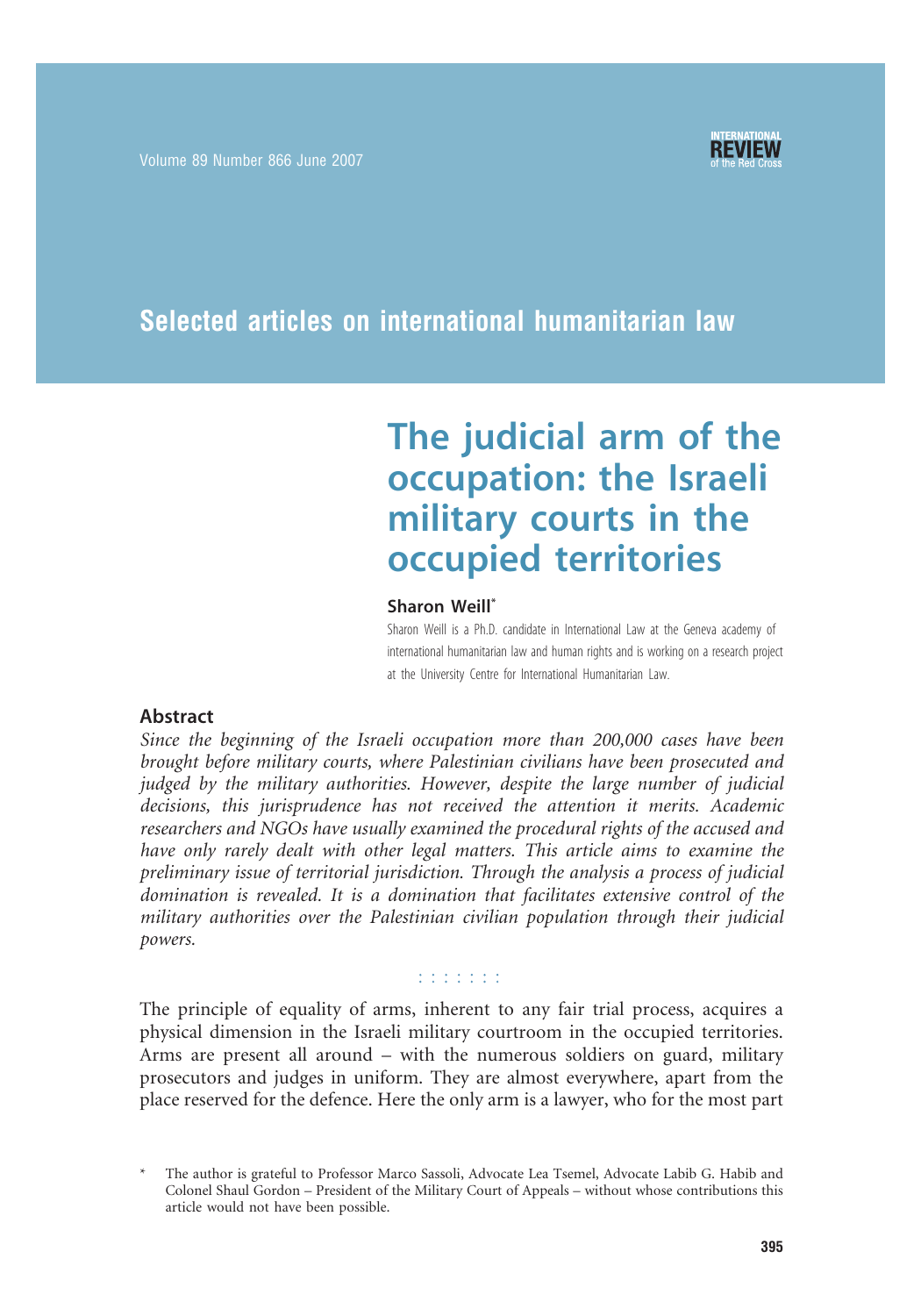hardly speaks Hebrew, has limited knowledge of Israeli law and has even less trust in Israeli military justice.

Since the military legal system was put in force by Israeli occupying forces in the Palestinian occupied territories it has judged hundreds of thousands of Palestinian civilians. Between 1993 and 2000 alone, the period of the Oslo peace process, more than 124,000 people were prosecuted in military courts.<sup>1</sup>

The first five military courts were established in 1967, in Hebron, Nablus, Jenin, Jericho and Ramallah.<sup>2</sup> Since then the number of courts has been reduced or enlarged according to security and political considerations.<sup>3</sup> However, despite the flood of cases since the second intifada, only two courts of first instance and one court of appeals function today. They are responsible for administering justice in matters under their jurisdiction for the entire West Bank. Whether they alone can handle this task remains highly questionable.<sup>4</sup>

1 Netanel Benisho, ''Criminal law in the West Bank and Gaza'', IDF Law Review, Vol. 18 (2005), p. 299, at p. 300 (in Hebrew). According to Adalah, the Legal Centre for Arab Minority Rights in Israel, ''since 1967, Israel has arrested close to 700,000 Palestinians … With the outbreak of the second intifada and in its wake, the number of prisoners rose dramatically. Data from the Israel Prison Service indicates that at the end of October 2006 the total number of Arab prisoners classified as ''security prisoners'' was about 9,140, including 289 Palestinian citizens of Israel. Over 98% of them have been tried in military courts.'' Available at http://www.adalah.org/newsletter/eng/apr07/ar3.php (last visited 1 May 2007). According to Lisa Hajjar, ''since 1967, hundreds of thousands of Palestinians have been arrested … of those who are charged, approximately 90 to 95 percent are convicted. Of the convictions, approximately 97 percent are the result of plea bargains.'' Lisa Hajjar, Courting Conflict: The Military Court System in the West Bank and Gaza, University of California Press, Berkeley, 2005, at p. 3.

Although numerous and complex legal questions having a vital impact on the liberty of thousands of people arise through the military judiciary process, only a few academic studies on it have been conducted. Several reports which dealt with procedural rights of suspects and accused persons have been published, but they have not been updated. See Israël et Territoires Occupés: Justice Militaire, Amnesty International, London, 1991; The Military Court System in the West Bank, B'tselem, Jerusalem, 1989 (in Hebrew); Routine Torture: Interrogation Methods of the GSS, B'tselem, Jerusalem,1998; Jordan J. Paust, Gerhard von Glahn and Gunter Woratsch, Inquiry into the Israeli Military Court System in the Occupied West Bank and Gaza, International Commission of Jurists, Geneva, 1989; Raja Shehadeh, The West Bank and the Rule of Law, International Commission of Jurists, Geneva, 1980. For other publications see Moshe Drori, ''Double criminal jurisdiction in the Administered Territories'', Hapraklit, Vol. 3 (1979), p. 386 (in Hebrew); Moshe Drori, ''The legal system in Judea and Samaria: A review of the previous decade with a glance at the future", Israel Yearbook of Human Rights, Vol. 8 (1978), p. 144; Uzi Amit-Kohn et al., Israel, the Intifada and the Rule of Law, Israel Ministry of Defence Publication, Tel Aviv, 1993; Amnon Rubinstein, ''The changing status of the ''Territories'' (West Bank and Gaza): from escrow to legal mongrel'', Israel Law Review, Vol. 8 (1988), p. 59; Amnon Rubinstein, ''Israel and the Territories: jurisdiction'', Iyounei Mishpat, Vol. 14 (3) (1989), p. 415 (in Hebrew); Meir Shamgar, ''Legal concepts and problems of the Israeli military government: The Initial Stage'', in Meir Shamgar (ed.), Military Government in the Territories Administered by Israel, 1967–1980: The Legal Aspects, Harry Sacher Institute for Legislative Research and Comparative Law, Jerusalem, 1982, p. 13; Uri Shoam, ''The principle of legality and the Israeli military government in the Territories", Military Law Review, Vol. 153 (1996), p. 245; Raja Shehadeh, Occupier's Law: Israel and the West Bank, Institute for Palestinian Studies, Washington DC, 1985; Raja Shehadeh, From Occupation to Interim Accords: Israel and the Palestinian Territories, Kluwer Law International, London, 1997.

- 2 Order Concerning Establishment of Military Courts (No. 3), 7 June 1967, published in Collection of Proclamations, Orders and Appointments of the Military Commander in the West Bank Region (hereinafter CPOA), Israeli Defense Forces No. 1, p. 25.
- 3 Benisho, above note 1, p. 302.
- 4 See e.g. a report of 5 October 2005: ''Ofer Israeli military court transferred 200 out of 500 Palestinian detainees to administrative detention without trial; the court said it does not have the time to prosecute them". Available at http://www.kibush.co.il/show\_file.asp?num=8897 (last visited 20 March 2006). I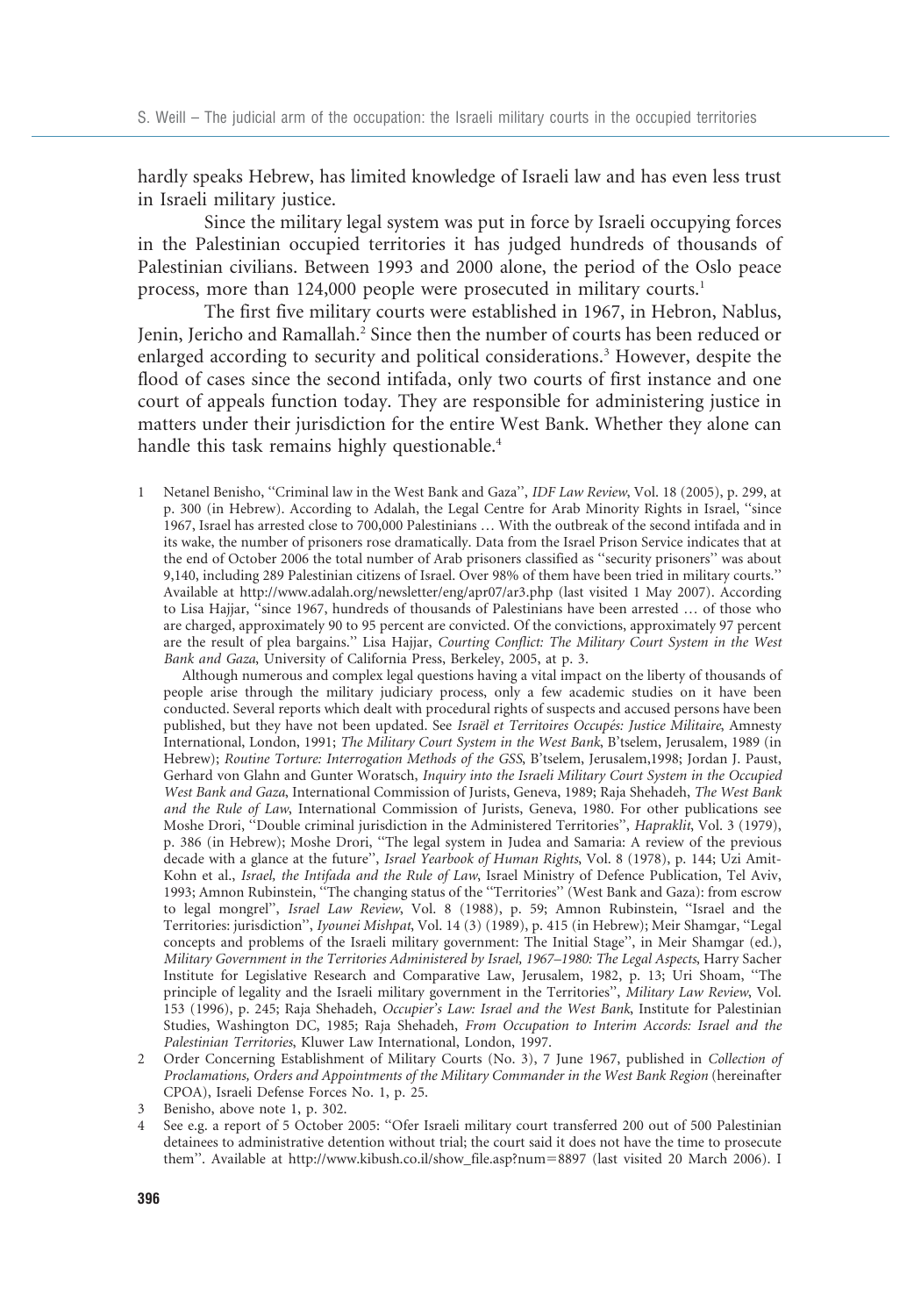

This article aims to examine the preliminary issue of jurisdiction of the military courts that allow application of the Israeli military legal system to the Palestinian civilian population. Although rules of jurisdiction may be viewed as a technical matter, this is seemingly one of the most fundamental questions. All further procedures, which may end with persons being deprived of their liberty, depend on the preliminary decision whether a legal dispute is under the authority of that particular law and judicial system. Therefore, even when a legal process functions strictly according to international rules of fair trial, it can still profoundly violate individual rights simply by deciding to enforce a law when it is beyond its authority. Without respecting the limits of jurisdiction, a legal system may thus become a tool for legitimating domination and punishment under the hegemony of the rule of law instead of regulating justice.

# Regulation of military courts in occupied territories

#### International humanitarian law

International humanitarian law regulates the legal environment of occupied territories, based on the general concept that the local legal system, including the law and the judicial authority, continue to be in force as they were prior to the occupation.5 This reflects a fundamental concept of international humanitarian law, namely that occupation is a temporary situation and the occupying power is not the new sovereign of the territory. Consequently, civilian life should continue as much as possible to be conducted as it was prior to the occupation, and the occupying power is forbidden to extend its own legal system to the territories it is occupying.<sup>6</sup>

# The maintenance of local law and courts

Article 43 of the Hague Regulations imposes a general obligation on the occupying power to ensure public order and safety while respecting, unless it is absolutely necessary to do otherwise, the law in force prior to the occupation. This rule prevents the occupying power from extending its own legal system over the occupied territories and from ''acting as a sovereign legislator''.7 Article 64(1) of

happened to be present that day in the court; because of the lack of time (eve of the Jewish New Year) and the large number of arrests, the court decided to place those people in administrative detention on a collective basis. There was no individual procedure.

5 Article 43 of the Hague Regulations annexed to the Hague Convention respecting the Laws and Customs of War on Land (No. II of 1899 and No. IV of 1907) (hereinafter Hague Regulations) and Article 64 of the Geneva Convention relative to the Protection of Civilian Persons in Time of War, 12 August 1949 (hereinafter Fourth Geneva Convention).

<sup>6</sup> Final Records of the Diplomatic Conference of Geneva of 1949, Vol. II, Section A, Federal Political Department, Berne, repr. in 2005, p. 640.

<sup>7</sup> Marco Sassoli, ''Legislation and maintenance of public order and civil life by occupying powers'', European Journal of International Law, Vol. 16 (4) (2005), p. 661, at p. 668; Jean S. Pictet (ed.), IV Geneva Convention relative to the Protection of Civilian Persons in Time of War: Commentary, ICRC, Geneva, 1958, pp. 335–7.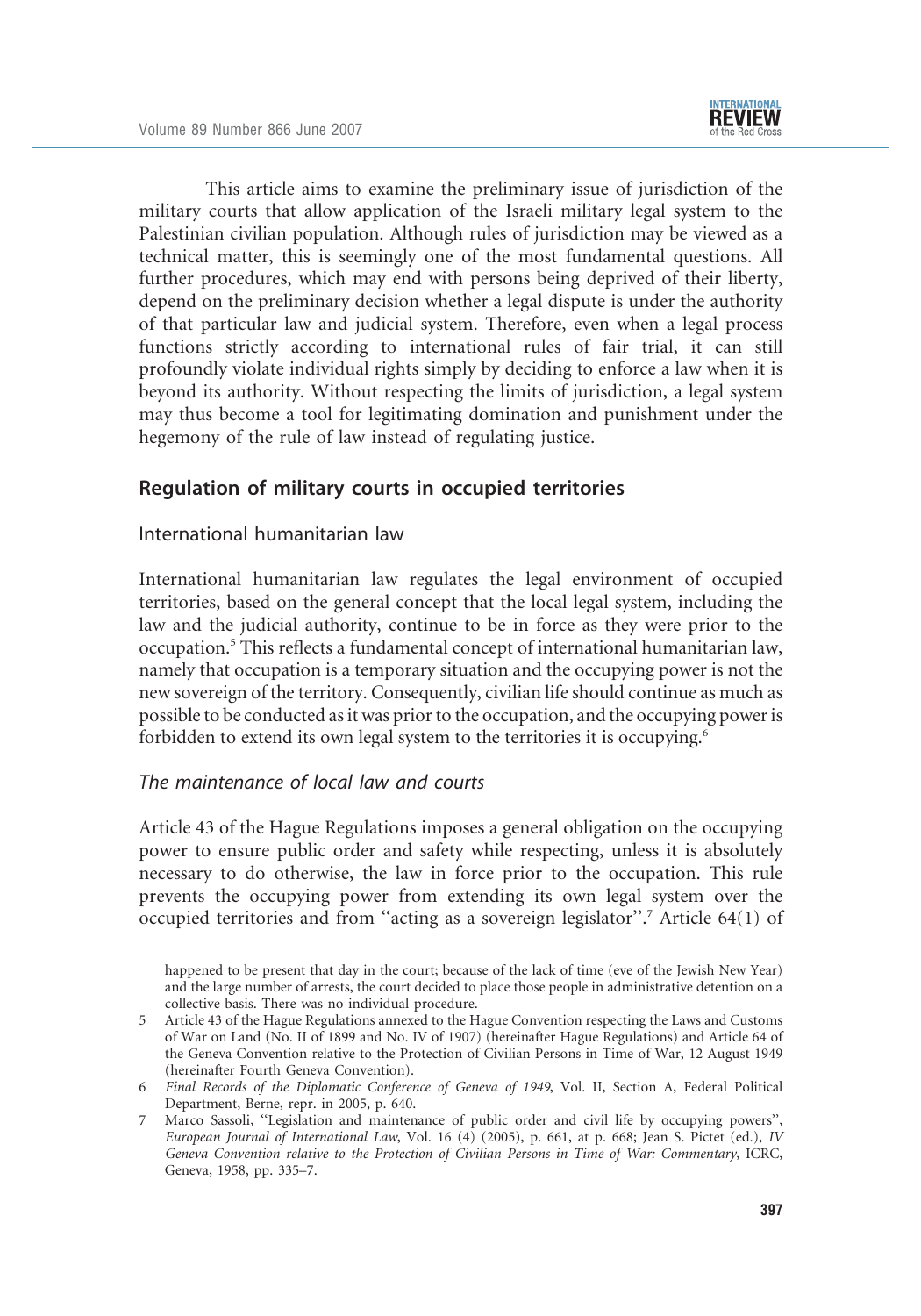the Fourth Geneva Convention reaffirms this fundamental principle by stating that local penal law remains in force. As an exception to the general rule Article 64(1) provides for two specific conditions under which the occupying power may suspend or repeal the local penal legislation: if local law constitutes a threat to security, or if it is an obstacle to the application of the Convention. Article 64(1) thereby spells out more precisely the term ''unless absolutely prevented'', which appears in Article 43 of the Hague Regulations regarding penal legislation.<sup>8</sup>

Local courts continue to function and to apply local criminal law in offences committed by the inhabitants that do not involve the occupying forces.<sup>9</sup> This reflects the principle that protected persons will be judged by their own regular judges and legal system, without being subjected to alien doctrines of law. Intervention by the occupying power in the local administration of justice is authorized only for reasons of security, for the application of the Convention, and for ''the necessity for ensuring the effective administration of justice''.10 The ICRC Commentary points out that even if the occupying power has interfered in the composition of local courts, it is the local penal law that should be enforced.<sup>11</sup>

# The authority of the occupying power to legislate

Article 64(2) of the Fourth Geneva Convention gives a more detailed provision on the authority of the occupying power to legislate, which is generally authorized in the said Article 43. It sets three conditions under which such legislation is authorized: for the application of the Convention, to maintain order and for the occupying power's own safety. However, this authority may be exercised only when it is essential to achieve any of these conditions. The ICRC Commentary indicates that the legislative capacities of the occupying power are very extensive and complex, but that these varied measures must not under any circumstances serve as a means of oppressing the population.<sup>12</sup>

#### The authority of the occupying power to establish its own military courts

Article 66 of the Fourth Geneva Convention lists three requirements for the function of military courts: they must be properly constituted, non-political, and located in the occupied territories (while the court of appeal should only preferably be located there). The authority to establish them is granted for the

<sup>8</sup> According to Sassoli, ''Article 64 certainly provides a lex specialis regarding the situation in which an occupying power is absolutely prevented from respecting penal law'' (ibid., p. 670). For the relation between Article 43 of the Hague Regulations and Article 64 of the Fourth Geneva Convention see also Gerhard von Glahn, The Occupation of Enemy Territories: A Commentary on the Law and Practice of Belligerent Occupation, University of Minnesota Press, Minneapolis, 1957, p. 115; Raymond T. Yingling and Robert W. Ginnane, ''The Geneva Conventions of 1949'', American Journal of International Law, Vol. 46 (1952), p. 393, at p. 422.

<sup>9</sup> Von Glahn, above note 8, p.108.

<sup>10</sup> Fourth Geneva Convention, Article 64(1).

<sup>11</sup> Pictet, above note 7, p. 336.

<sup>12</sup> Ibid., p. 337.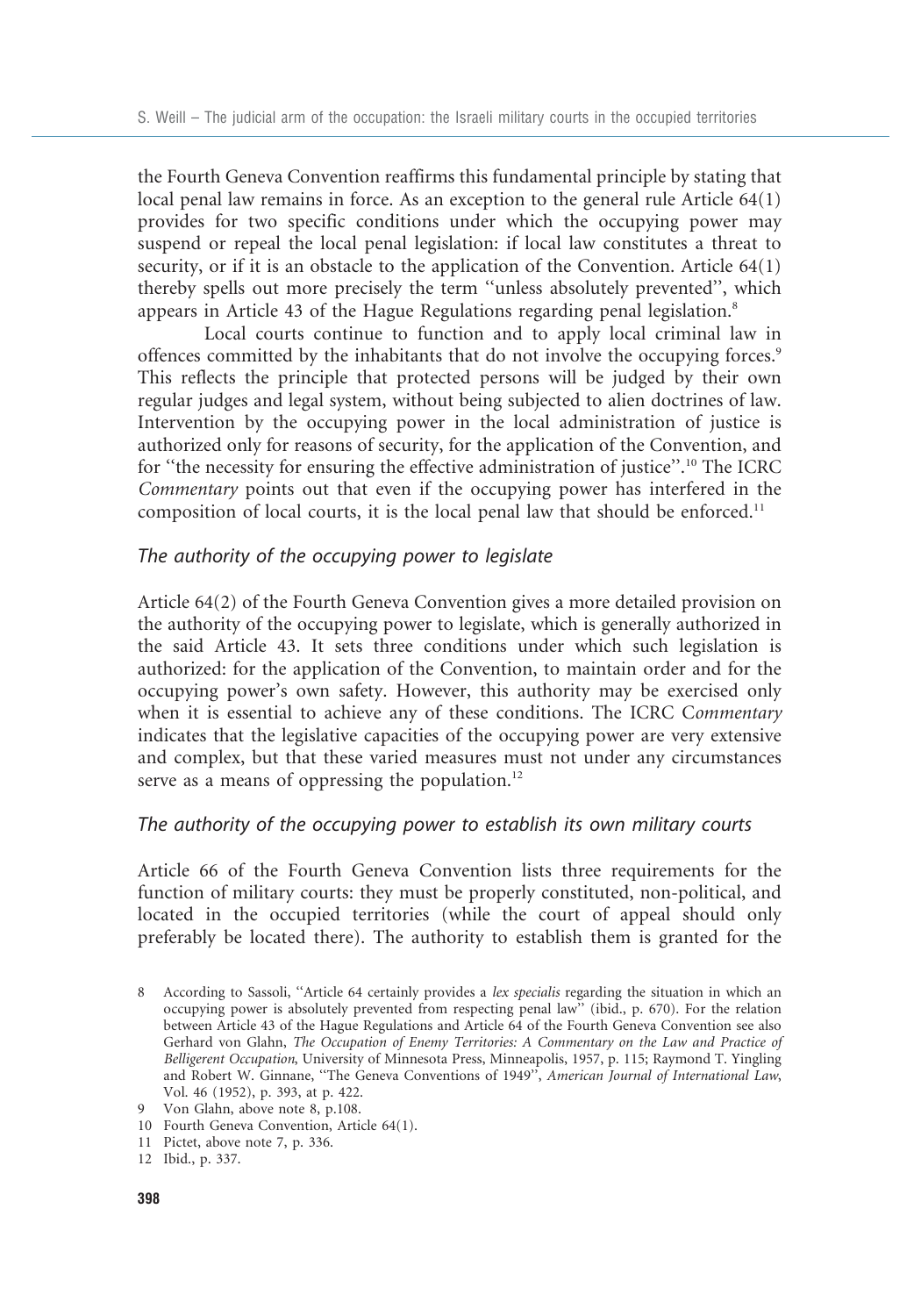

enforcement of penal laws promulgated by the occupying power in accordance with Article 64(2).

Article 66 recognizes the right of the Occupying Power to bring offenders before its own military courts for the purpose of punishing offences against such measures [according to Art. 64(2)] … the legislative powers of the occupying forces are thus reinforced by judicial powers designed to make good the deficiencies of the local courts, should this be necessary.13

Here Pictet seems to have added a requirement for the jurisdiction of military courts, namely that the local tribunals be inadequate to enforce the law enacted by the occupying power. This requirement, however, is not laid down in Article 66. Although it appears in Article 64(1) for empowering the occupying power to intervene in the functioning of local courts, it seems to apply to local courts with regard to their jurisdiction over the enforcement of local laws. So when the local legal procedure is inadequate to enforce local laws, the occupying power can intervene in the local legal system – that is, can make changes in the courts' structure, replace judges and so on. But as Article 66 deals with the enforcement of new penal laws enacted by the occupying power, the condition laid down in Article 64(1) does not necessarily have to apply here too. In my view military courts are competent to try violations of penal law enacted by the occupying power without additional conditions concerning the local jurisdiction. In contrast, the jurisdiction of local courts over offences enacted by the occupying power is not evident. Although it may be interpreted that local courts are also competent to enforce the occupying power's legislation, under Article 66 the occupying power, not the local courts, seems to have first say in choosing the place of jurisdiction.

# International human rights law14

Only few provisions deal specifically with trials under military jurisdiction. As they mostly concern enforced disappearances, they have a limited scope of application.<sup>15</sup> More relevant are the general rules of fair trial, which are regulated by Articles 14 and 15 of the 1966 International Covenant of Civil and Political Rights (ICCPR) and other

<sup>13</sup> Ibid., pp. 339–40.

<sup>14</sup> For the applicability of human rights law to occupied territories see Legal Consequences of the Construction of a Wall in the Occupied Palestinian Territories, Advisory Opinion, ICJ Reports 2004, para. 112 (hereinafter Wall case). For theoretical approaches see Al Haq, The Applicability of Human Rights Law to Occupied Territories: The Case of the Occupied Palestinian Territories, Ramallah, 2003. Of interest is that although the official position of the state of Israel is the non-applicability of human rights law in the occupied territories, the Israeli High Court nevertheless applied it. See for example HCJ 3239/02, Marab et al. v. The IDF Commander in the West Bank, 57(2) PD (Reports of the Israeli High Court of Justice), p. 349 (2003), excerpted in the Israel Yearbook on Human Rights, Vol. 34 (2004), p. 307; the entire English version is available on the Internet site of the Israeli High Court of Justice: www.eylon1.court.gov.il/eng/verdict/framesetsrch/html (last visited 29 April 2007).

<sup>15</sup> UN Declaration on the Protection of All Persons from Enforced Disappearance; Article XI of the Inter-American Convention on Forced Disappearance of Persons, Article 16(2).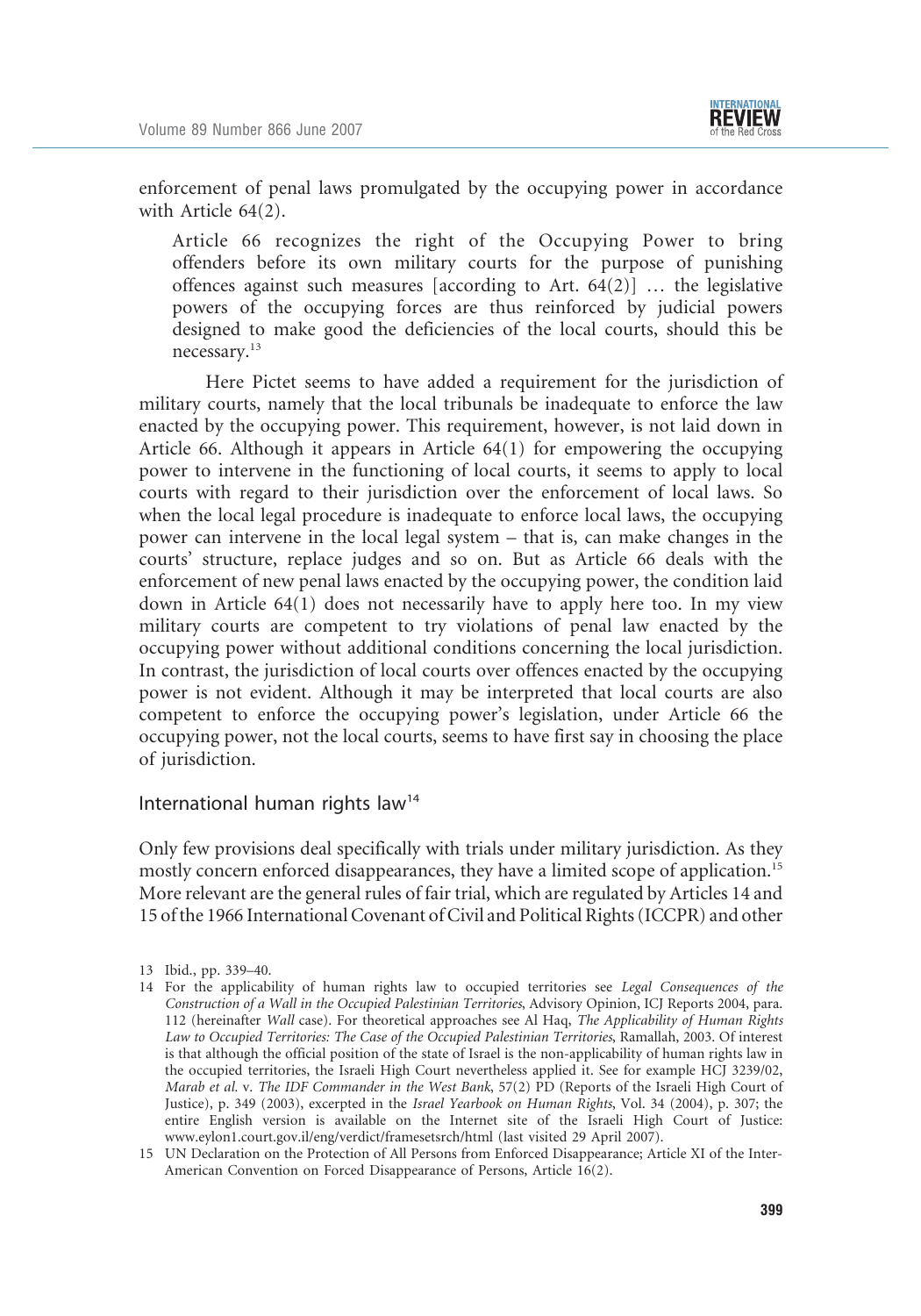human rights instruments.<sup>16</sup> According to these rules, military jurisdiction should be compatible with the obligations for the administration of justice and with the requirement of being independent and impartial. As a common feature of almost every military legal system is that the judges are members of the armed forces, and as they furthermore remain subject to military discipline, under which they are evaluated for their future promotion, and are more generally under the authority of the executive power, it is highly questionable whether military courts can reach the level of independence and impartiality required by human rights law and the legal doctrine of the separation of powers.<sup>17</sup> Indeed, all treaty bodies took the approach of deeming the trial of civilians in military courts unlawful, because in most cases these do not comply with the obligation of independence and impartiality:<sup>18</sup>

[Military courts] could present serious problems as far as the equitable, independent and impartial administration of justice is concerned … While the Covenant does not prohibit such categories of courts nevertheless the conditions which it lays down clearly indicate that the trying of civilians by such courts should be very exceptional ...<sup>19</sup>

Military courts are often used to try civilians. On that subject, the United Nations Special Rapporteur on the independence of judges and lawyers concluded that ''international law is developing a consensus as to the need to restrict drastically, or even prohibit, that practice".<sup>20</sup>

#### The relations between human rights law and international humanitarian law

International humanitarian law constitutes lex specialis, which prevails over any other general law.21 Therefore the provisions of Articles 64 and 66 of the Fourth Geneva Convention concerning the judgment of civilians in military courts in occupied territories will be applicable, and will prevail over other rules of human rights law. Nonetheless, human rights law remains relevant. The authorization

- 
- 19 General Comment No. 13 on Article 14 ICCPR, UN Human Rights Committee (12 April 1984), UN Doc.HRI/GEN/1/Rev.1.
- 20 United Nations Special Rapporteur, UN Doc. E/CN.4/1998/39/Add.1, para. 78, cited in Federico Andreu-Guzmán, Military Jurisdiction and International Law: Military Courts and Gross Human Rights Violations, Vol. 1, International Commission of Jurists/Colombian Commission of Jurists, Geneva, 2004, p. 10.
- 21 Wall case, above note 14, para. 106. See also Legality of the Threat of Use of Nuclear Weapons, Advisory Opinion, ICJ Reports 1996, para. 25; Louise Doswald-Beck and Silvain Vité, "International humanitarian law and human rights law'', International Review of the Red Cross, No. 293 (March– April 1993), p. 94.

<sup>16</sup> For a complete list of these instruments, see Louise Doswald-Beck and Robert Kolb, Judicial Process and Human Rights: Texts and Summaries of International Case-law, International Commission of Jurists, N.P. Engel, 2004, p. 119.

<sup>17</sup> See for example ECHR, Sahiner v. Turkey, Case No. 29279/95, ECHR 552, 25 September 2001, para. 40. Article 66 of the Fourth Geneva Convention also requires military courts to be non-political. However, the independence requirement seems to be greater under human rights law, as in international humanitarian law it was foreseen that the judges would belong to the armed forces and therefore would not be entirely independent in the sense of human rights law and the separation of powers doctrine. 18 Doswald-Beck and Kolb, above note 16, p. 66.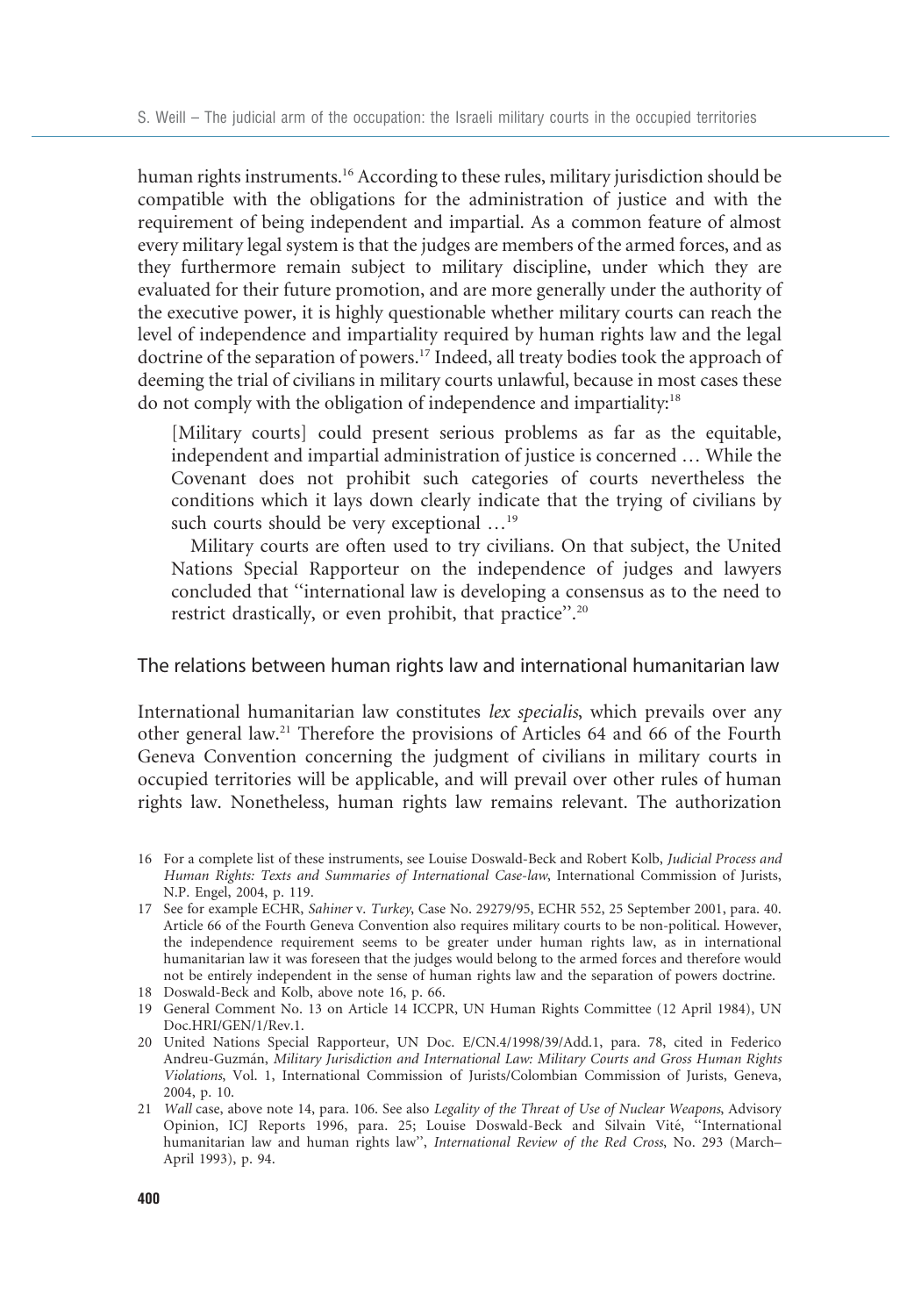

granted by international humanitarian law is strictly limited to the explicit regulations of the Fourth Geneva Convention; in all other situations not covered by them the general rule of human rights law should apply, namely that civilians should in principle be tried not in military courts but in civil courts.

#### The Israeli military courts in the Palestinian occupied territories

On 7 June 1967, the day the occupation started, Military Proclamation No. 2 was issued, endowing the area commander with full legislative, executive, and judicial authorities over the West Bank and declaring that the law in force prior to the occupation remained in force as long as it did not contradict new military orders.<sup>22</sup> Exercising this authority, the military commander enacted the criminal legislation. This was done almost entirely under the Security Provisions Order (No. 378) of 197023 (hereinafter SPO), which still serves today as the criminal code of the West Bank. It has been elaborated over the years, and amended more than ninety times. Through its ninety-seven provisions the SPO establishes military courts, outlines their area of jurisdiction and lays down procedural provisions; regulates the arrest of, search for and detention of suspects and accused persons; and establishes a list of crimes and punishment. Other orders, such as the Rules of Criminal Responsibility Order<sup>24</sup> and the Order Concerning Punishment,<sup>25</sup> are complementary criminal regulations absent from the SPO.

Two types of first-instance courts were established: presided over by a panel of three judges or a single judge.26 The two have the same competence in jurisdiction but differ in the level of punishment they may impose: a single judge is competent to impose a limited punishment of up to ten years imprisonment, $27$ while a three-judge panel may impose any punishment.<sup>28</sup> A recent amendment of 2004, which is perceived by the military authority as a reform in the structure of military courts, provides that all judges of a first-instance court must have legal training.29 Before this amendment it was required that of the three-judge panel

<sup>22</sup> Military Proclamation No. 2 Concerning Regulation of Authority and the Judiciary (West Bank) (1967), published in CPOA, No. 1, p. 3 (hereinafter Proclamation No. 2), Article 3.

<sup>23</sup> Security Provisions Order (Consolidated Version) (West Bank) (No. 378) (1970), published in CPOA, No. 21, p. 733.

<sup>24</sup> The Rules of Criminal Responsibility Order (No. 225) (1968), published in CPOA, No. 12, p. 467 (hereinafter Rules of Criminal Responsibility). One of the most astonishing articles in this order is Article 13, which states that a married woman is criminally responsible for her acts also if her husband was present during the commission of the offence.

<sup>25</sup> Order Concerning Punishment (No. 322) (1969), published in CPOA, No. 18, p. 645.

<sup>26</sup> SPO, Article 3A.

<sup>27</sup> SPO, Article 4A(d). Before the 1995 amendment No. 65 of the SPO, a single judge could impose a punishment of only up to five years' imprisonment.

<sup>28</sup> The only restriction is for capital punishment, imposition of which demands a minimum rank of the officer-judges (SPO, Article 47(a)(8)). However, capital punishment has never been executed by a military court.

<sup>29</sup> Amendment No. 89 to Article 4 of the SPO (Order No.1550) (2004), as yet unpublished. See Benisho, above note 1, pp. 311–12; Haim Shibi, ''The military general attorney: the Israeli review of military acts is better than the American'', Halishka, Vol. 69 (2004), p. 3, at p. 6 (in Hebrew).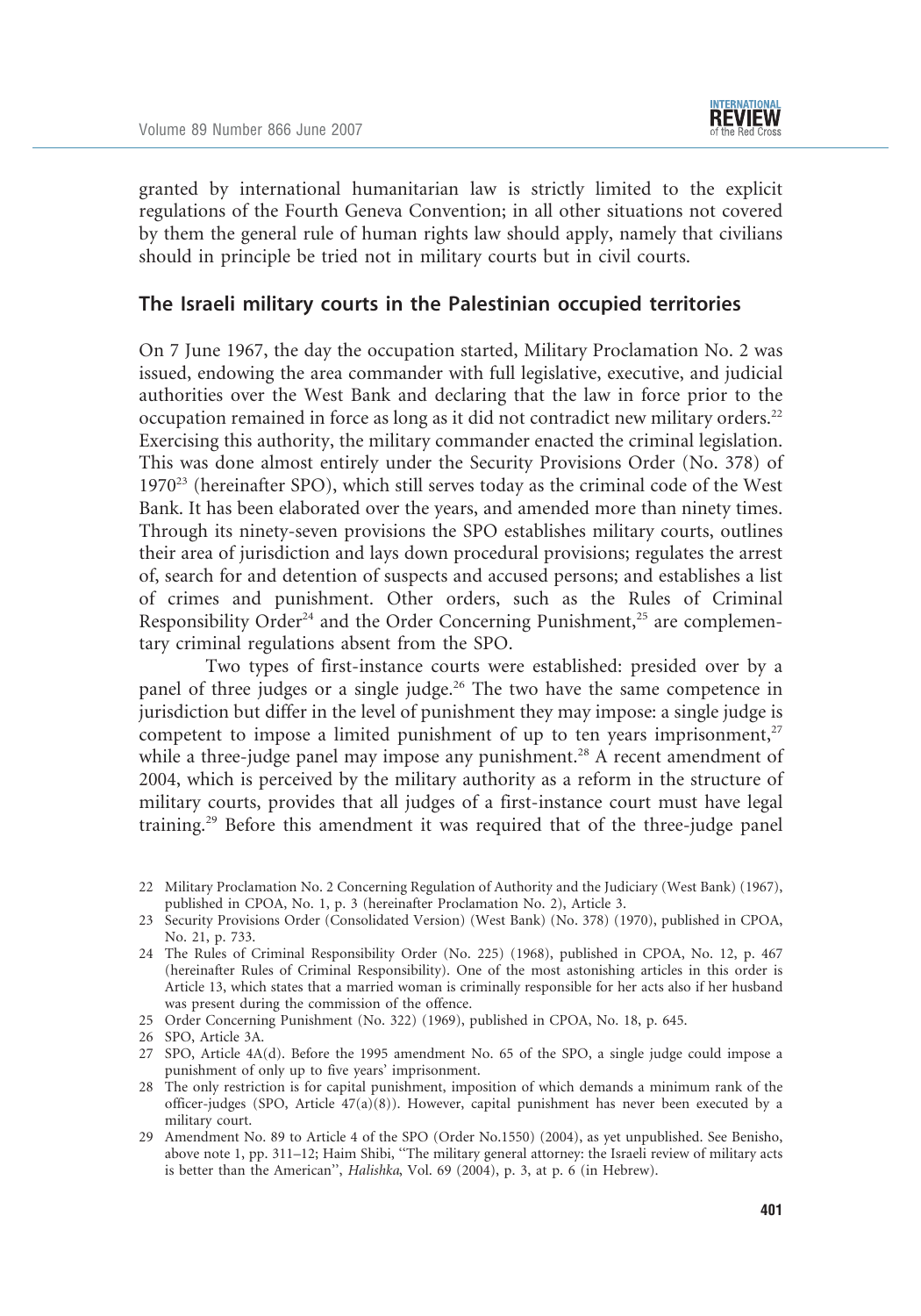only the presiding judge must be a lawyer, while the two other judges could be ordinary officers.

Today only two military courts of first instance are functioning: the Salem court, situated in area B near Jenin, and the military court in Ofer camp, situated in area B near Ramallah.<sup>30</sup> These two courts have to deal with thousands of files each year. In April 1989, following the recommendation of the Israeli High Court of Justice, $31$  a court of appeals was established. The Military Court of Appeals is also situated in Ofer camp, and its rulings guide the lower courts. $32$ 

#### The territorial definition of the occupied territories

In September 1995 the interim agreement between the state of Israel and the Palestine Liberation Organization was signed. It was the continuation of a peace process which had started with the Declaration of Principles in 1993, in which the Palestinian Authority (PA) was established. The interim agreement transferred several powers to the PA, according to three areas of control that were established:

- Area A (the autonomous territories) was placed wholly under the control of the PA except for foreign affairs;
- Area  $B$  (the occupied territories) was placed under mixed control of the Israeli army, which remained responsible for security matters, and of the PA, which assumed responsibility for internal public order;
- Area C consisted of Israeli settlements, military bases and the areas connecting them with the Green Line (the dividing line between Israel and the occupied and autonomous territories) and to each other, which were kept under complete control of the Israeli army.<sup>33</sup>

As a number of leading scholars have recognized, it is assumed that the interim agreement has put an end to the Israeli military occupation in area A, that came wholly under the control of the PA.34

The transfer of responsibilities to the PA according to the interim agreement was endorsed by the military commander through military Proclamation No. 7.<sup>35</sup> This endorsement rendered the interim agreement binding

<sup>30</sup> For the definition of area B see text below.

<sup>31</sup> HCJ 87/85, Arjub v. The Military Commander in the West Bank, 42(1) PD, p. 353 (1988).

<sup>32</sup> Article 4B of the SPO regulates the structure of the Military Court of Appeals. Although no regulation defines the relations between the Military Court of Appeals and the military courts of first instance, since the Israeli legal tradition is based on the common law system it seems that the precedents of the Court of Appeals are binding for lower courts.

<sup>33</sup> Israeli–Palestinian Interim Agreement on the West Bank and the Gaza Strip, Washington DC, 28 September 1995 (hereinafter the interim agreement), Article XIII, Section 1.

<sup>34</sup> Yoram Dinstein, ''The international legal status of the West Bank and the Gaza Strip – 1998'', Israel Yearbook on Human Rights, Vol. 28 (1998), p. 37, at p. 45; Eyal Benvenisti, "Responsibility for the protection of human rights under the interim Israeli-Palestinian agreements'', Israel Law Review, Vol. 28 (1994), p. 297, at p. 313.

<sup>35</sup> Military Proclamation No. 7 Concerning the Application of the Interim Agreement (West Bank)(1995), published in CPOA, No. 164, p. 1923 (hereinafter Proclamation No. 7).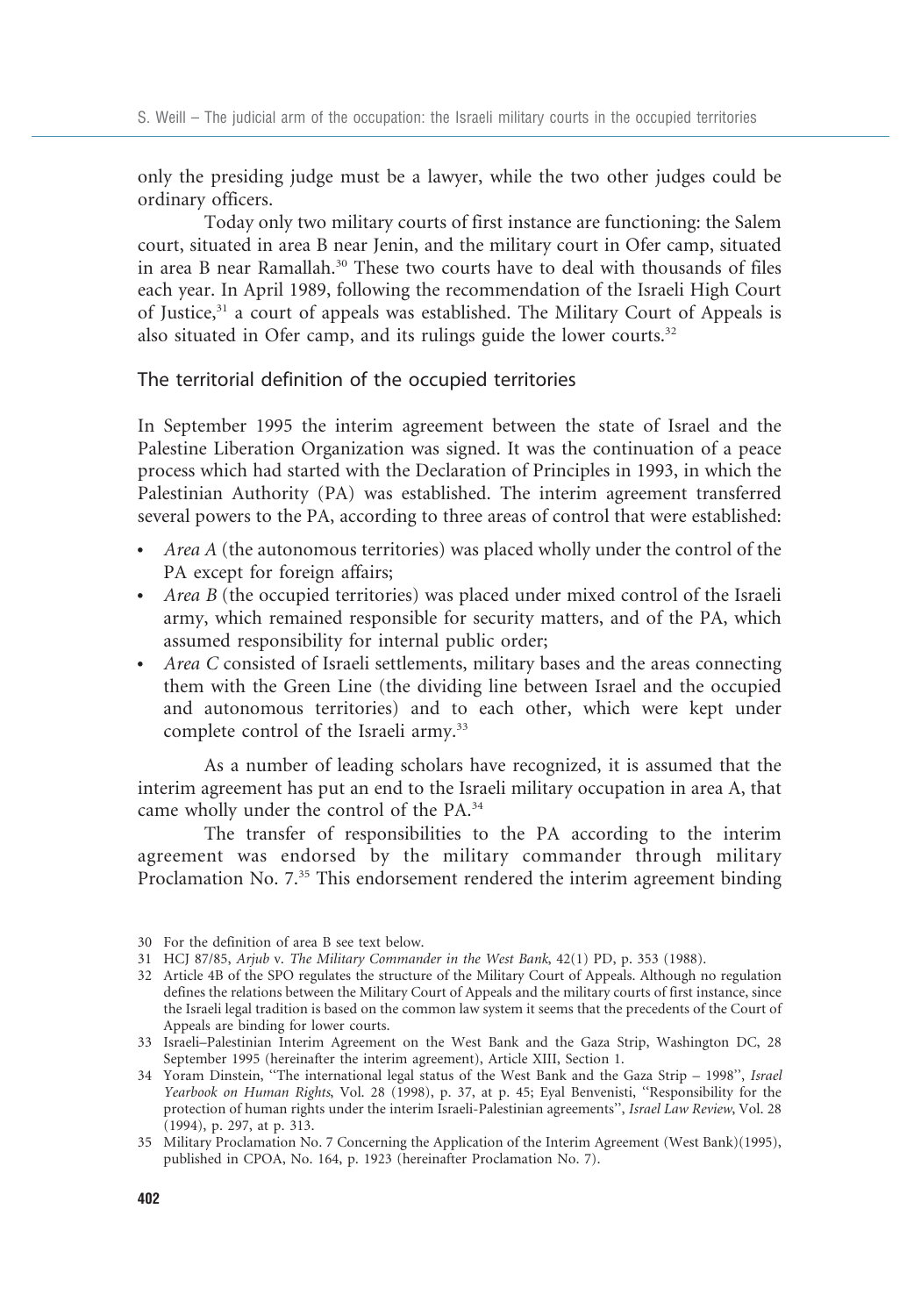

in the occupied territories.<sup>36</sup> However, the proclamation was not identical to the interim agreement. Among other gaps,<sup>37</sup> Proclamation No. 7 did not amend the definition of the ''Region''. Under domestic military law the term ''Region'' therefore remains defined as the entire West Bank, just as it was first defined by Proclamation No. 2 in 1967.<sup>38</sup> This retention of the meaning it had prior to the Oslo peace process has the legal implication that every provision that uses the term ''Region'' is still in force over the whole Region, including area A, which is supposed to be under the sole authority of the PA.

# The jurisdiction of the Israeli military courts

The rules of jurisdiction of the Israeli military legal system allow its application to the Palestinian civilian population in criminal and security matters. Because the occupation is a special situation in which civilians may be tried by a military legal system, these rules of jurisdiction must strictly respect their limits of authorization as defined by international humanitarian law; any trespass of these limits must be avoided, as is required also by human rights law. The following section analyses the rules of territorial and extraterritorial jurisdiction and their implementation by the Israeli military legal system, in order to examine whether the involvement of military justice is legitimate.

#### Territorial jurisdiction

The most fundamental principle of criminal jurisdiction prescribed by public international law is the principle of territorial jurisdiction. It defines the right of a state to regulate behaviour and enact criminal legislation within its territories. According to Bowett, this basic principle should be regarded as axiomatic.<sup>39</sup> Two kinds of jurisdiction are identified – legislative jurisdiction that defines whether

- 36 In the Israeli legal system (military and civil), according to the dual approach international agreements bind the courts only if they are endorsed by domestic legislation. (For more details on the dual approach see Lassa Oppenheim, *International Law*, 8th edn, Longmans, London, 1955, p. 53.) Accordingly, in the Waffa case the High Court of Justice ruled that it is the proclamation and not the interim agreement that is legally binding in the Region (HCJ 2717/96, Waffa v. Ministry of Defence, 50(2) PD p. 848 [1996], at p. 853).
- 37 Article 4a of Proclamation No. 7, above note 35, transfers all legislative, administrative and judicial powers to the PA ''as prescribed in the interim agreement''. Thus the new responsibilities of the PA were fully endorsed by Proclamation No. 7. However, the powers of the military commander were defined more widely than agreed in the interim agreement (above note 33). Article 6a(5) of Proclamation No. 7 declares that the military commander retains responsibility for internal security and public order wherever Israel has security control (i.e. area B). The military commander thereby created a situation of parallel jurisdiction over ordinary criminal issues in area B, exceeding the power granted by the interim agreement to which the Israeli government had agreed. Does a bilateral international agreement, such as the interim agreement, bind the military commander? It would seem to do so, for in democracies the army is subordinate to the government and therefore is bound by its decisions.
- 38 Article 1 of Proclamation No. 2 defines the ''Region'' as the West Bank region.
- 39 Derek W. Bowett, ''Jurisdiction: changing patterns of authorities over activities and resources'', British Yearbook of International Law, Vol. 53 (1982), p. 1, at p. 4.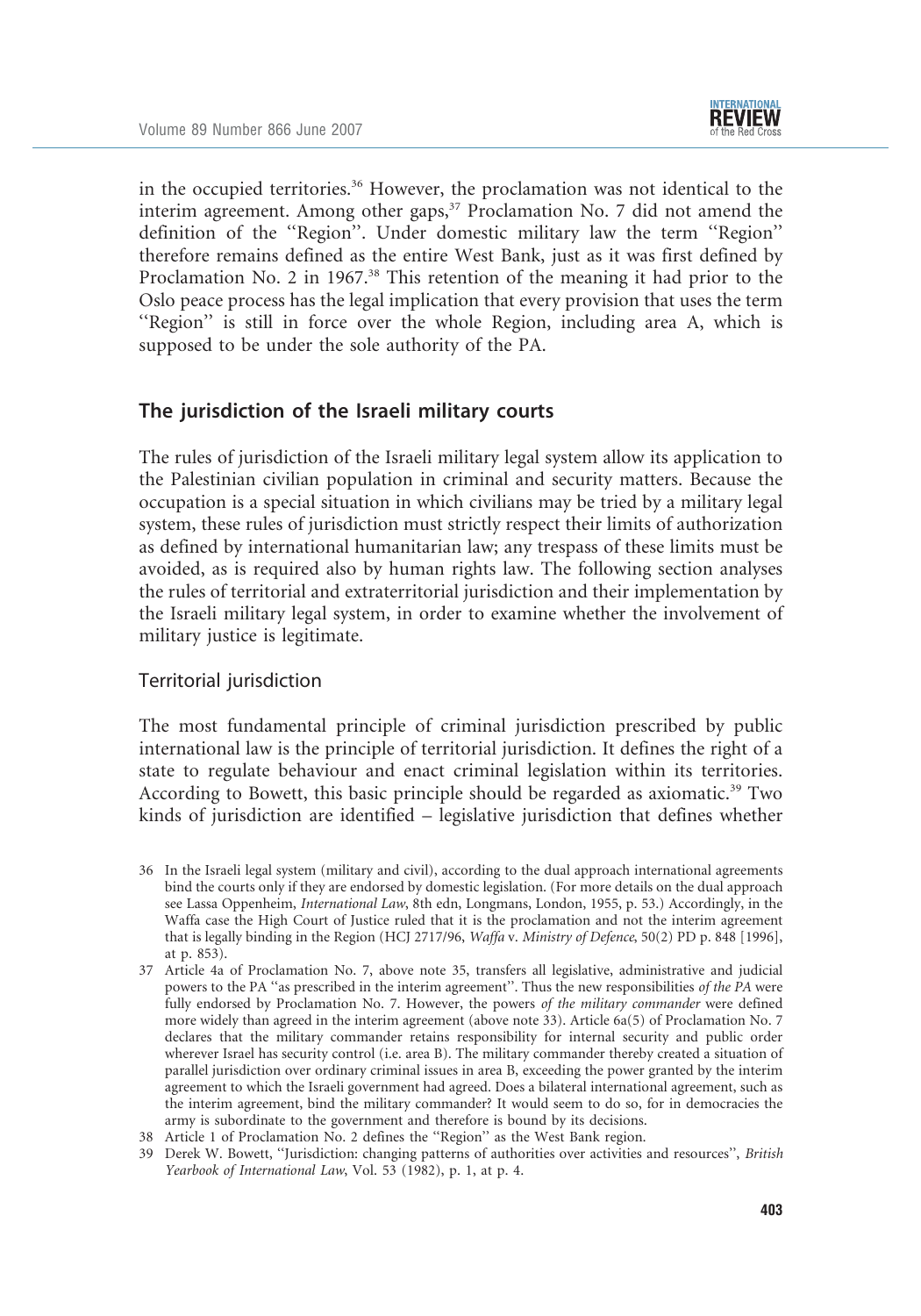and in what circumstances a state has the right of regulation and enforcement jurisdiction that relates to the capacity of a state to act in order to enforce its jurisdiction. Legislative jurisdiction and enforcement jurisdiction are two distinct competences; a state that may be entitled to exercise its prescriptive jurisdiction is not necessarily entitled to enforce it.<sup>40</sup> Since states are entitled to territorial sovereignty, a state is not entitled to enforce its jurisdiction over the territory of another state without the express consent of the host state.<sup>41</sup> Thus the principle of territoriality makes jurisdiction possible, but also contains it within states' territorial boundaries.

The territorial jurisdiction of the occupying power is regulated by Article 42 of the 1907 Hague Regulations:

The occupation extends only to the territory where such authority has been established and can be exercised.

In the context of the Israeli military occupation, the general principle of territorial jurisdiction was not explicitly prescribed by the military commander. However, with the introduction of the general principles of criminal law by the Rule of Criminal Responsibility Order (1968) it was presumed. Article 2 granted the military court jurisdiction over offences committed in the Region. $42$ 

The Rule of Criminal Responsibility Order provides two additional rules with regard to territorial jurisdiction:

Rule (a): There is no requirement that the offence be entirely committed in the Region; it is sufficient that it be partly committed there in order to establish territorial jurisdiction over the offence (Art. 2).

Rule (b): The liability of each perpetrator and accomplice is prescribed in detail. For territorial jurisdiction over an offence and all its participants, it is enough that one of them was present in the Region during the commission of the offence. As according to Arts. 15 and 16 they are all equally responsible for its commission, the military court may establish its territorial jurisdiction over all perpetrators, through only one person, even if the others were never present in the territories of the Region.

These two rules, which expand territorial jurisdiction beyond the borders of the Region, should not be regarded as unique.<sup>43</sup> Most criminal codes recognize

<sup>40</sup> F. A. Mann, ''The doctrine of jurisdiction in international law'', Recueil des Cours 111 (1964-I), p. 9, at p. 13; Malcom N. Shaw, International Law, 5th edn, Cambridge University Press, Cambridge, 2003, p. 576; Vaughan Lowe, ''Jurisdiction'', in Malcolm D. Evans (ed.), International Law, Oxford University Press, Oxford, 2003, p. 332; Michael Akehurst, ''Jurisdiction in international law'', British Yearbook of International Law, Vol. 46 (1972), p. 145.

<sup>41</sup> Thus under public international law it is illegal to apprehend persons in third states in order to bring them to trial in a domestic court. However, although such apprehension breaches international law and violates the human rights of the person abducted, it does not necessarily impede the possibility of holding a judicial procedure against that person, once brought to the state. This doctrine, named male captus, bene detentus, is practised in Israel. See the Eichmann case: HCJ 336/61, Eichmann v. State of Israel, 16(3) PD, p. 2033 (1961), at p. 2067; and the Bargouti case: S.C.C 1158/02, The State of Israel v. Marwan Ibn Hatib Bargouti (2002), para. 37.

<sup>42</sup> Zvi Hadar, ''The military courts'', in Shamgar, above note 1, p. 191.

<sup>43</sup> Arnold H. Loewy, Criminal Law, 4th edn, West Publishing Company Minnesota, Nutshell series, 2003, p. 246.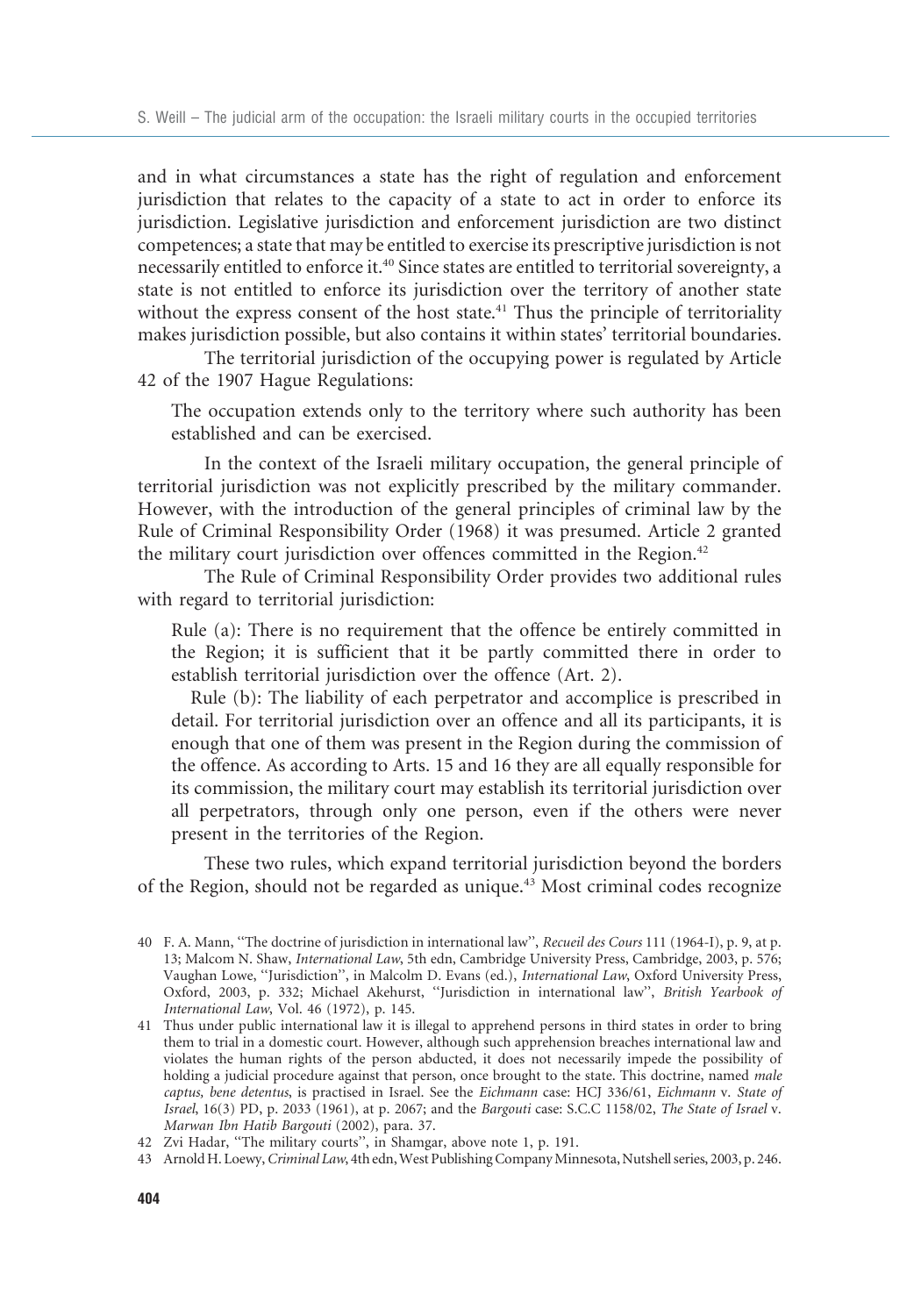

them. However, although the territorial rules described above may be perceived as neutral definitions well accepted in criminal doctrine, their de facto enforcement by military courts in the unique territorial situation of the Region resulted in a farreaching extension of territorial jurisdiction, which normally could not have been exercised on such a scale.

Unlike a situation between two states, where the borders are well defined and defended, the situation in the Region is much less clear. In the eyes of the Israeli authorities the territorial boundaries between Israel and the occupied territories – the 'Green Line – are not strictly binding, and definite borders have never been officially declared. This vagueness was internationally recognized by the interim agreement, which places area C wholly under Israeli control. This de facto annexation of a part of the land, the fact that the PA is not an independent state, the ongoing control of the army over the whole Region with regard to foreign relations and the major security concerns – especially since the second intifada, which gave rise to vast army operations inside the PA territories – all these aspects, in addition to strong ideological and political views on ''Greater Israel'' of an important segment of the Israeli population and governments,<sup>44</sup> have obscured the conception of Israel's territorial boundaries. This perception is reflected in the military legal procedure, where the legal territorial borders, have become as vague and extended as the physical ones.

The enforcement of the rules (a) and (b) above well demonstrate this argument. When a person crosses a border he or she enters the territory of another state. But in the case of the state of Israel, the ''Region'' and the PA territories, it is not so simple. The interim agreement created a complex territorial reality by establishing three areas of control. As a result of this new situation, virtually no territories of the state of Israel (within the ''Green Line'') border directly on the PA territories without having area B or C in between. Any criminal leaving the PA territories to commit an offence in Israel must cross area B or area C, both of which are under the territorial jurisdiction of the military courts. In cases when these areas, are only ''transit territories'' owing to the complex territorial patchwork, which otherwise would not be involved, the territorial definition enables military courts to establish their territorial jurisdiction over the offence by the legal fiction that part of the offence was committed there. Although the real territories in which the offence was committed are Israel and the PA territories, because the offenders have committed continuous offences by crossing area B as transit territories, military courts assume jurisdiction over the commission of the whole offence. As the PA is surrounded by areas under Israeli military control, all offences committed in Israel and initiated in the PA territories automatically establish the authority of the military legal system through the rule of territorial jurisdiction. These territorial constructions in accordance with the interim agreement are therefore a convenient tool for enlarging territorial jurisdiction of military courts over ''regular'' (non-security)

<sup>44</sup> Ilan Pappe, History of Modern Palestine, Cambridge University Press, Cambridge, 2004, p. 196.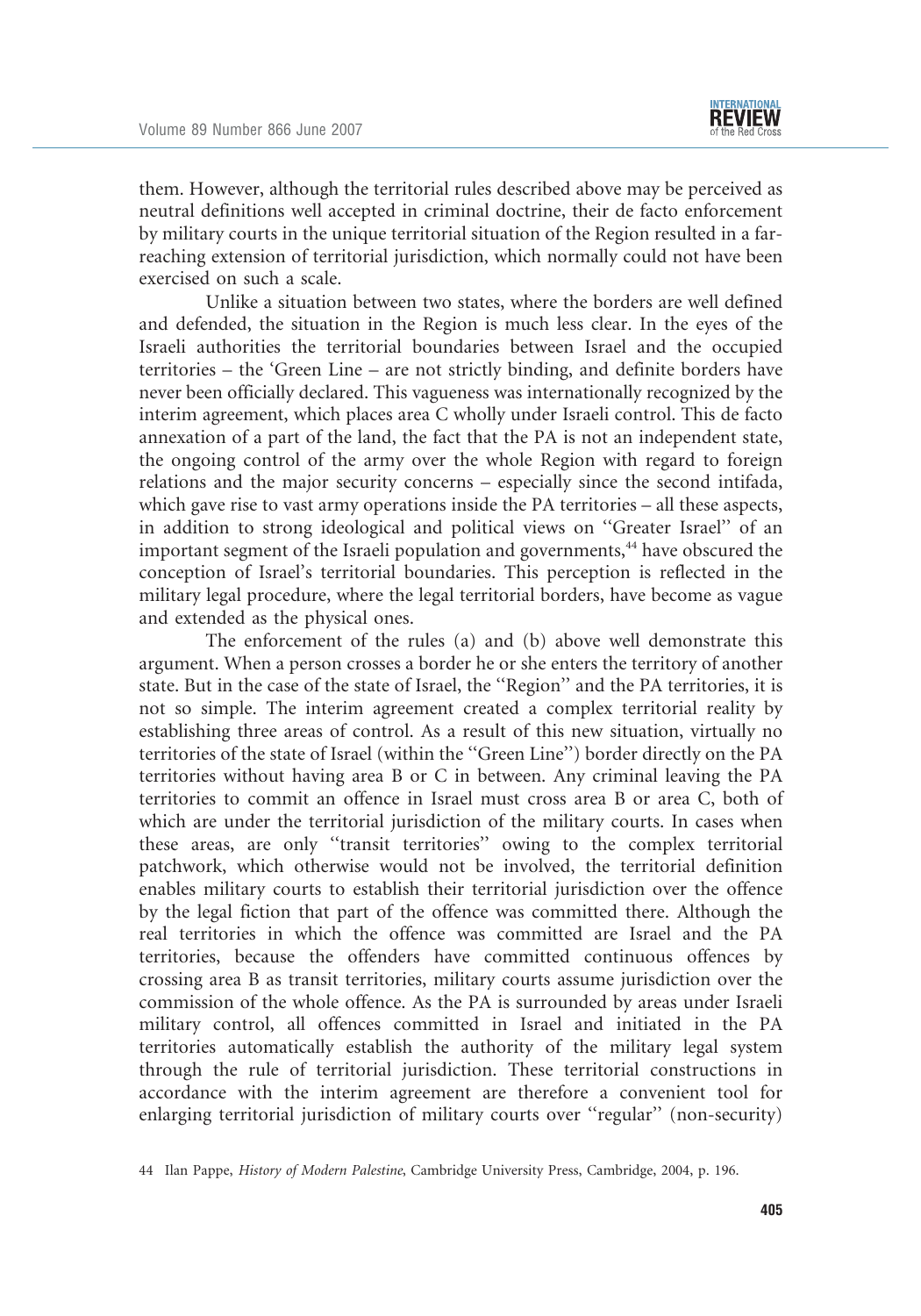criminal offences. In this way the military court has assumed jurisdiction over car thieves and drug dealers, $45$  and also over their accomplices who never left area A.

Rule (b), according to which military courts assume jurisdiction on the basis of the territorial principles over all perpetrators of an offence, is routinely enforced, even when a distinct violation of the self-controlled territorial boundaries of the PA is thereby incurred. Entering area A of the PA in order to arrest a person is a matter of routine.<sup>46</sup> As the territorial borders are not perceived as strictly binding, and as Israel holds much more power than the PA, Israel encounters virtually no obstacles to the arrest or abduction of Palestinians in area A; the entire army is available to assist in this mission. During the legal procedure, complaints of abductions are not considered seriously and do not in any case have any impact on the legal process, as the doctrine *male captus, bene detentus* has been recognized and applied by Israeli civil and military legal systems.<sup>47</sup>

Respecting strict borders of jurisdiction does not imply that suspects should not be prosecuted. If there is sufficient evidence for prosecution, they certainly should be tried. But this legal procedure has to be conducted by the appropriate forum: the civil judicial system. This distinction is not merely technical. Huge differences exist between the regulation and the practice of the legal procedure in Israeli military and civil courts.<sup>48</sup> Nevertheless, as demonstrated, the military courts have enlarged their jurisdiction to include even simple criminal offences committed by Palestinians. This wide enforcement would have been impossible if instead of an occupied territory there were a state with definite and binding borders. Thus the enforcement of legitimate rules of territorial jurisdiction in the specific circumstances of the ''Region'' allowed expansion of the area of application of the military legal system, which took over the civilian sphere: this is the ''judicial domination'' of Israeli military justice over Palestinians.

This phenomenon of expanding judicial control is practised not only by the enforcement of territorial rules but also through the extension of extraterritorial jurisdiction rules, as shown in the following section.

It is beyond the scope of this article to deal with the law applied by military courts (jurisdiction ratione materiae). In general, they apply criminal orders enacted by the military commander (in most cases for security offences, but not only) and local Jordanian law.

<sup>45</sup> Military Court of Appeals (MCA)/111/00, Al Matzri v. The Military Prosecutor, Selected Judgment of Military Courts (hereinafter SJMC), No. 11, p. 140.

<sup>46</sup> For daily reports of those arrests look at www.kibush.co.il, under the section ''Life under occupation flashes from the occupied territories''.

<sup>47</sup> Above note 41.

<sup>48</sup> Under military justice the rights of the suspect/accused are less safeguarded, as the legislation, which is enacted by the military commander, is almost exclusively concerned with upholding security interests. Therefore important legal differences appear at all stages of the legal process, starting with the provisions for arrest and investigation and continuing through the rules of evidence right up to the degree of punishment that can be imposed.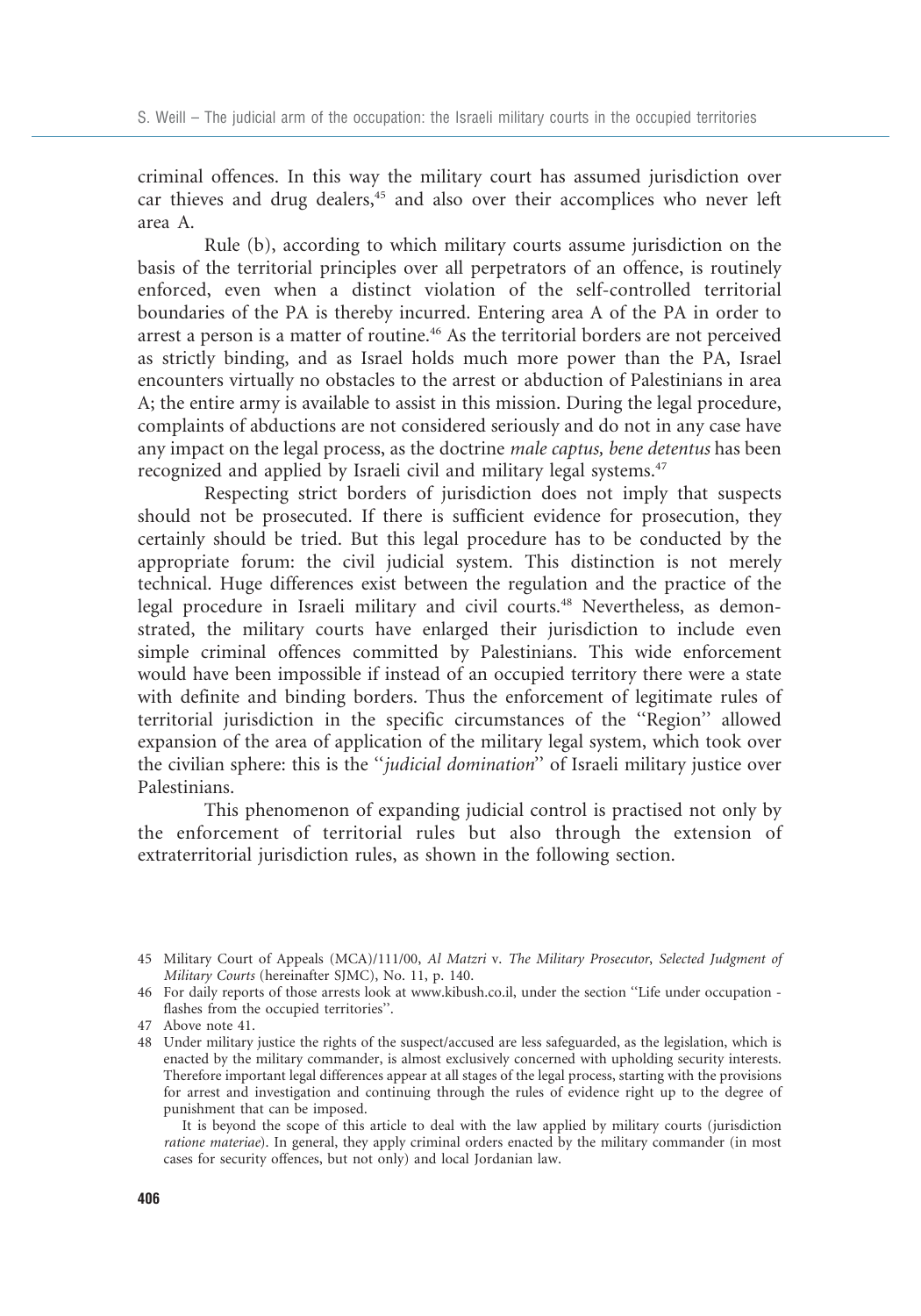

#### Extraterritorial jurisdiction

In addition to the principle of territoriality, international law prescribes four other principles of jurisdiction: the principle of universality, the principle of active personality, the principle of passive personality and the protective principle. These principles are in effect exceptions to the general rule of territoriality, as they allow for extraterritorial jurisdiction under their specific circumstances. As the protective principle is the main basis for extraterritorial jurisdiction in the occupied territories, the following part deals with this principle in detail.

#### The protective principle $49$

The protective principle entitles sovereign states to exercise jurisdiction over persons who have committed acts against their security or vital interests abroad.<sup>50</sup> Whereas there is no doubt about the validity of the principle under public international law, its scope is less definite. No explicit limits have been defined by public international law.

The doubts relating to the scope of the [protective] principle are two. The first is that states may claim such jurisdiction in relation to conduct which is not generally regarded as criminal at all. The second is that offences may be so vaguely and broadly defined … [that] an accused person may not realize he is committing  $[one].$ <sup>51</sup>

Because of the lack of explicit limits to its definition, the protective principle may easily be open to abuse in its prescription and enforcement. However, as its enforcement in third states may lead to conflict of jurisdiction and also clash with other fundamental principles such as territorial sovereignty and equality of states, as well as individual rights, all authors suggest that states must not expand it to objectives other than protecting truly vital interests.52 Abuses in legislation must be strictly avoided. Moreover, even when a state may have a legitimate protective interest, its enforcement in third states does not go without saying. It should be greatly circumscribed by the delicate balance of international relations and other fundamental considerations with which the enforcement of the protective principle clashes.<sup>53</sup>

Most extraterritorial provisions enacted by the military commander derive from the protective principle. The most important rules are the following:

50 Bowett, ibid., Mann, ibid.; Shaw, above note 40, p. 592

<sup>49</sup> For a complete examination of the protective principle, see Akehurst, above note 40, p. 158; Mann, above note 40, p. 94; Bowett, above note 39, p. 10.

<sup>51</sup> Bowett, above note 39, p. 11.

<sup>52</sup> Ibid., pp. 10–11; Shaw, above note 40, p. 591; Akehurst, above note 40, p. 158.

<sup>53 &#</sup>x27;'Even where there is a basis in international law for exercising jurisdiction, principles of comity often suggest that forbearance is appropriate … States are obliged to consider and weigh the legitimate interests of other states when taking action that could affect those interests.'' Comment by the US State's department in the context of civil jurisprudence. However, it seems relevant also for criminal affairs. Cited in Bowett, ibid., p. 21.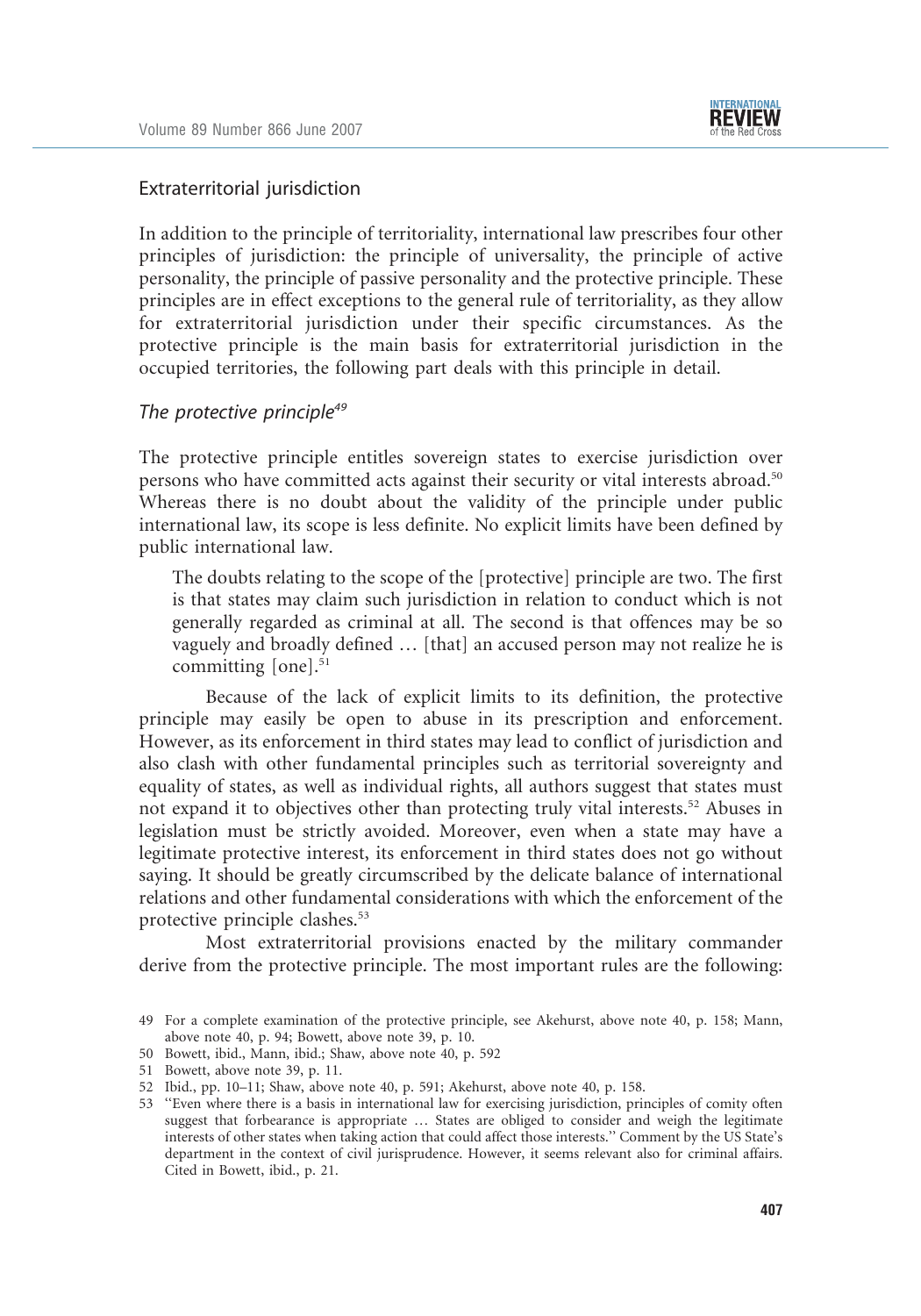Article  $7(c)$  of the SPO. At the beginning of the occupation, cases that lacked any territorial link with the Region were rejected.<sup>54</sup> The military court ruled that in order to establish jurisdiction over extraterritorial offences an explicit law was needed.55 In 1973 an extraterritorial provision was therefore introduced by the military commander, who conceived his legislative authority as including competence to enact extraterritorial laws:

A Military Court shall also be competent to try … anyone who committed an act outside the Region which would constitute an offence had it been committed within the Region and the act harmed or was designed to harm the security of the Region or public order therein.<sup>56</sup>

This extraterritorial legislation, reflecting the protective principle, protects security concerns as well as public order interests of the Region, and allows the criminal law of the occupied territories to be applied to a person in a third state. The offender may be ''anyone'' who committed the offence outside the West Bank. Thus, through this new provision a considerable range of offences concerned with assisting in the commission of offences, attempting, inciting or conspiring to commit an offence, membership of unlawful organizations and others became triable by the military courts, even when no part of the offence was committed within the Region.<sup>57</sup>

Article  $7(d)$  of the SPO. According to the interim agreement, as adopted by the military commander in Proclamation No. 7, area A became the responsibility solely of the PA, including security matters. As this matter was not regulated in the Proclamation, and as extraterritorial jurisdiction requires explicit legislation,<sup>58</sup> it remained questionable whether military courts had extraterritorial jurisdiction over area A. On the one hand, it was impossible to apply Article  $7(c)$  to offences committed in area A, as this area remained by definition in the Region and they therefore did not constitute an offence committed ''outside the Region'' as required by Article  $7(c)$ . On the other hand, judges found it hard to accept that the protective principle could be implemented vis-à-vis any third state, but not vis-àvis area A, where security offences were more likely to be perpetrated:

Is it seriously imaginable that an offence which was committed in the territories of the PA, and which harmed and was designed to harm the territories under the responsibility of the military commander in the Region, will not be under the jurisdiction of military court in the Region?<sup>59</sup>

<sup>54</sup> Ramallah (RAM)/160/68, The Military Prosecutor v. Wildman, SJMC, No. 1, p. 377; RAM/78/69, The Military Prosecutor v. Bakir, SJMC, No. 1, p. 450.

<sup>55</sup> RAM/78/69, The Military Prosecutor v. Akrash, SJMC, No. 1, p. 450.

<sup>56</sup> Order No. 517 (Amendment No. 7 to the SPO) (1973), published in CPOA, No. 33, p. 1272.

<sup>57</sup> Hadar, above note 42, p. 193.

<sup>58</sup> Military Prosecutor v. Akrash, above note 55.

<sup>59</sup> MCA/375/03, Eit v. The Military Prosecutor (2003) (unpublished), at p. 4. The same idea was expressed in MCA/29, 28/98, Raduan v. The Military Prosecutor, SJMC, No. 11, p. 1 (1998), at p. 13.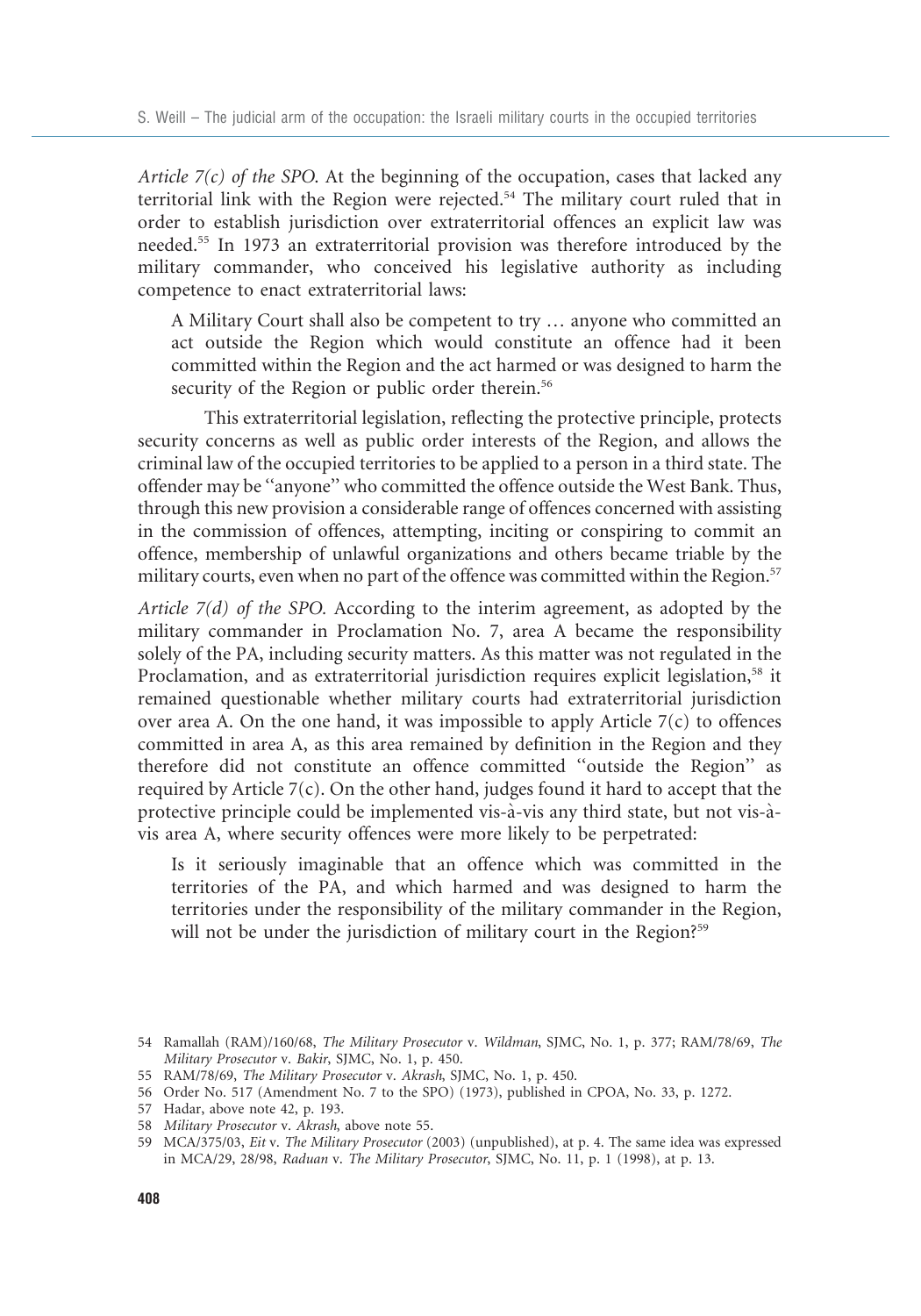

Therefore, on 28 September 1997, two years after the interim agreement was signed, Article 7(d) of the SPO was introduced in order to extend jurisdiction over security offences committed in area A:<sup>60</sup>

A Military Court shall also be competent to try, as provided in section (a), anyone who committed an offence in area A, which harmed or was designed to harm the security of the Region.

Specific orders. In addition to Articles  $7(c)$  and (d) of the SPO, which are more general in scope, other extraterritorial provisions were enacted by the military commander. These are provisions which deal with specific offences, such as the Order Concerning the Prohibition of Training and Contact with Hostile Organization outside the Region (Order No. 284)-1968<sup>61</sup> and the Order Concerning Dangerous Drugs (No. 558).<sup>62</sup>

The military commander's competence to enact extraterritorial provisions

The Israeli military system has taken it for granted that the military commander has the same authority as a sovereign state to enact extraterritorial provisions in light of the protective principle.

Through extraterritorial provisions the military commander sought to protect his authority from hostile acts planned or carried out against him outside the bounds of his rule. The protective principle is well recognized by international law … and by the Israeli High Court of Justice. Therefore the military commander, who is the legislator in the Region, was competent to enact extraterritorial orders if guided by considerations of security and public order.63 (1974)

When a serious harm is caused to its civilians, a state can not stay indifferent. There can be no dispute over this issue. The state has to react, even in an extraterritorial way, in order to protect its interests … This principle enables the Military Commander in the Region to enlarge its jurisdiction even outside the territories of the Region.<sup>64</sup>

However, it is not so obvious that an occupying power can impose criminal provisions affecting individuals beyond its territorial jurisdiction, as states may do. The occupying power is not the sovereign of the territories.<sup>65</sup> It exercises only temporary rights as empowered by international humanitarian law, and lacks the entitlements of sovereign states. The following argument, which is set

<sup>60</sup> Order No. 1455 (Amendment No. 80 to the SPO) (1997), CPOA, No. 177, p. 2354.

<sup>61</sup> Order Concerning the Prohibition of Training and Contact with Hostile Organization outside the Region (No. 284) (1968), published in CPOA, No. 16, p. 582 (hereinafter Order Concerning Hostile Organization).

<sup>62</sup> Order Concerning Dangerous Drugs (No. 558) (1975), published in CPOA, No. 34, p. 1335.

<sup>63</sup> Gaza (G)/1410/74, The Military Prosecutor v. Jayi et al., SJMC, No. 4, p. 25, at p. 30. Excerpted in Israel Yearbook on Human Rights, Vol. 7 (1977), p. 259.

<sup>64</sup> Eit case, above note 59, p.3.

<sup>65</sup> Sassoli, above note 7, p. 664.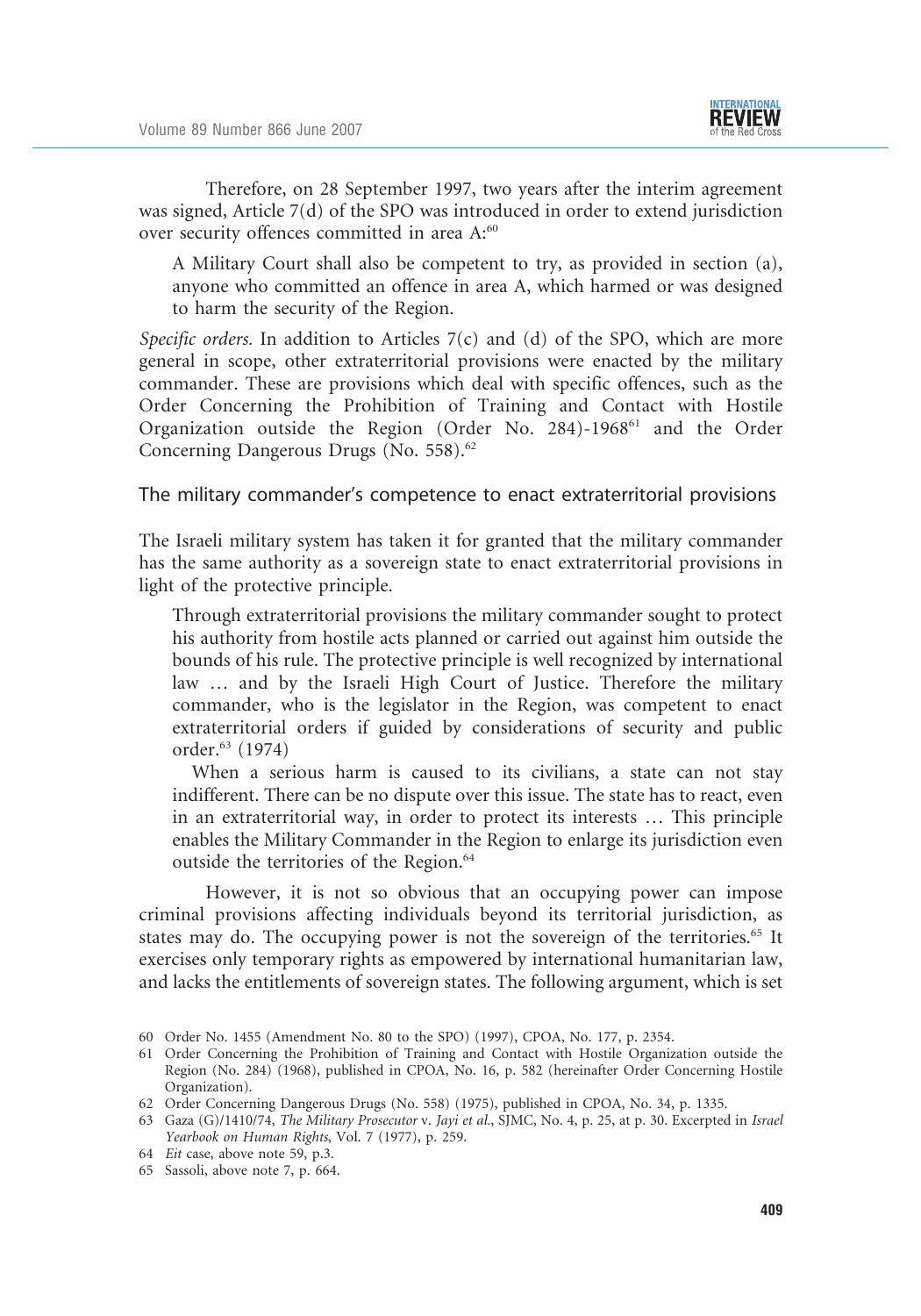forth in three stages, seeks to address this issue and to propose a possible approach.

# 1. Does the regulation of jurisdiction require an explicit authorization or a nonprohibiting rule?

To verify whether the military commander is competent to enact extraterritorial legislation this preliminary question has to be answered. In the *Salem* case,<sup>66</sup> which is a recent and very detailed decision of over thirty pages, the military court raised this question. It clearly rejected the approach holding that an explicit authority for regulating jurisdiction is required. According to the military court, it is the limitation on the commander's authority that requires an explicit provision. As no limit is introduced with regard to extraterritorial legislation, the military court ruled that the commander is authorized to enact extraterritorial provisions even if he is not the sovereign of the area. The military court emphasized that this authorization is deduced from the general authority of Article 43 of the Hague Regulations, which sets no limits to such legislation.

The military court's ruling seems to follow the line taken by the Permanent Court of Justice in the Lotus case (1927) regarding states' jurisdiction:

Far from laying down a general prohibition to the effect that States may not extend the application of their laws and jurisdiction … [to] acts outside their territory, it leaves them in this respect a wide measure of discretion which is only limited in certain cases by prohibitive rules.<sup>67</sup>

However, this decision, rendered in 1927, has been criticized by a considerable number of scholars in the light of states' practice.<sup>68</sup> According to Lowe, objecting states never indicated a prohibiting rule, but claimed that they had "no right" to exercise such jurisdiction: "States' practice is consistently based upon the premise that it is for the state asserting some novel extraterritorial jurisdiction to prove that it is entitled to do so.''69 Indeed, as indicated by Akehurst, almost all scholars list specific heads of jurisdiction, thereby implying that all other types are illegal (and they do not state the general presumption that all jurisdictions are legal, listing the illegal ones that are prohibited).70

Thus it appears that modern international law has developed differently since the Lotus case of 1927, and it has become accepted that international law regulates claims of jurisdiction, as categorically stated by Mann:

The existence of the State's right to exercise jurisdiction is exclusively determined by public international law … Joseph Beale made this very clear,

<sup>66</sup> Ofer/3887/02, The Military Prosecutor v. Salem (2003) (unpublished). Available in Hebrew at the military court's internet site: http://elyon1.court.gov.il/idf\_yesha/verdict/search\_idf\_yesha/verdict\_by\_ misc.html (last visited 27 May 2007).

<sup>67</sup> PCIJ, Series A, No. 10, 1927, p. 19.

<sup>68</sup> Mann, above note 40, p. 33; Lowe, above note 40, p. 335.

<sup>69</sup> Lowe, ibid., p. 336.

<sup>70</sup> Akehurst, above note 40, p. 167.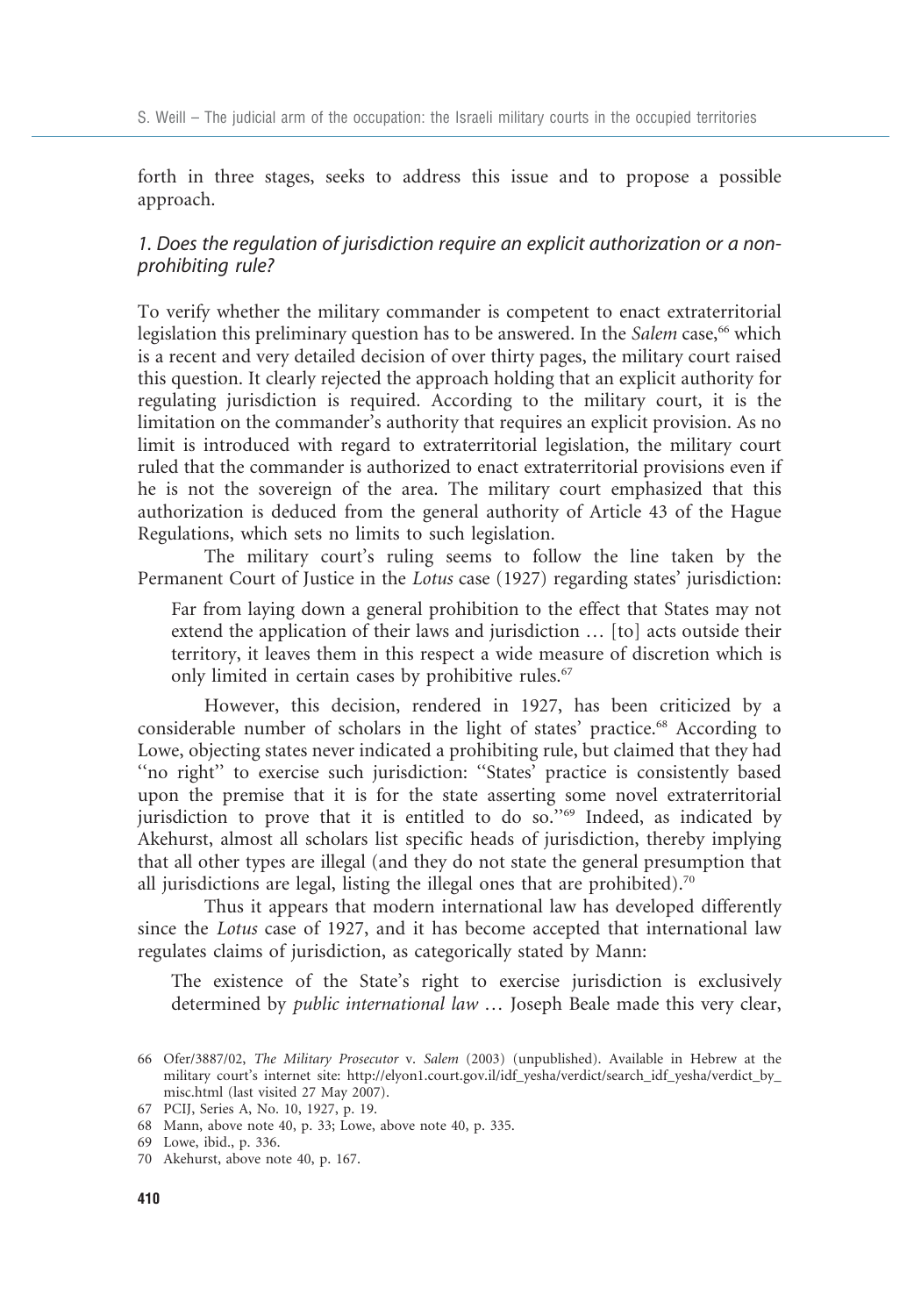

when he stated that ''the sovereign can not confer jurisdiction on his court or his legislature when he has no such jurisdiction according to the principles of international law''.71

If we follow this modern approach in the case of the legislative authority of states, which are sovereign in their territories, it can be easily inferred that it also applies to an occupying power's authority to regulate questions of jurisdiction; it can hardly be assumed that an occupying power's legislative competence is wider than a state's authority. Thus it appears that an explicit authorization to regulate issues of jurisdiction is also required in occupied territories.

# 2. Does international humanitarian law provide an explicit authorization for extraterritorial jurisdiction?

If extraterritorial jurisdiction requires explicit authorization, it is necessary to examine whether the law of belligerent occupation provides it.

Arie Pach, a former Israeli military prosecutor, proposed to interpret Article  $64(2)$  as including extraterritorial prescriptive jurisdiction.<sup>72</sup> This proposal seems doubtful. As Article 64 remains silent on this issue, it is appropriate to interpret it according to the general rule of criminal jurisdiction – that is, the principle of territoriality – and not according to its exception. In addition, Article 154 of the Fourth Geneva Convention explicitly states that the provisions of the Convention are supplementary to the Hague Regulations. Article 64 should consequently be read as not contradicting Article 42 of the 1907 Hague Regulations, which asserts that ''The occupation extends only to the territory where such authority has been established and can be exercised.'' Thus no explicit (or implicit) rule of international humanitarian law allows extraterritorial jurisdiction, rather the contrary.

#### 3. Analogy from the right of sovereign states?

As the law of belligerent occupation does not empower the occupying power to exercise extraterritorial legislative jurisdiction to justify the military commander's competence to enact such legislation, the military courts referred to public international law. They certainly did borrow a rule – the protective principle, which is normally applicable by sovereign states – for their legal system in the occupied territories. This reasoning should be questioned. It is not obvious that extraterritorial jurisdiction competence based on the protective principle can be imported from the sphere of international law to the law applying in occupied

<sup>71</sup> Mann, above note 40, p. 11. ''The application of international law to regulate claims to criminal jurisdiction is generally conceded''. Bowett, above note 39, p. 5.

<sup>72 &#</sup>x27;'Article 64 seems to include explicitly and clearly extraterritorial jurisdiction for security reasons.'' Arie Pach, ''Human rights in West Bank military courts'', Israel Yearbook on Human Rights, Vol. 7 (1977), p. 222, at p. 238. This interpretation was also suggested by the military court. See e.g. the Akrash case, above note 55.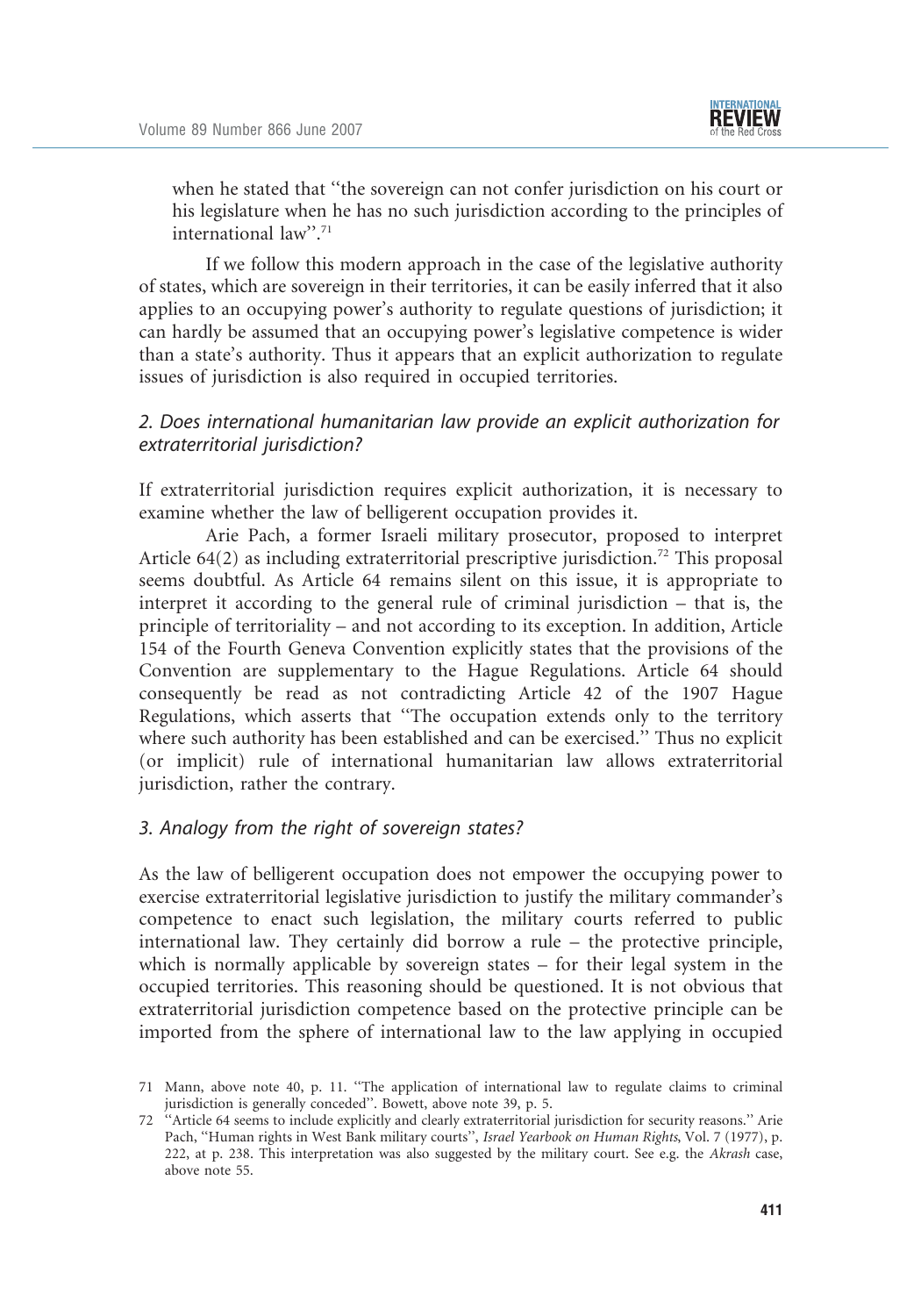territories. Public international law regulates legal matters between states, and international humanitarian law regulates the temporary control of an occupying power over an occupied area of land and people. These two distinct sources of laws differ in their subjects of application and in their substance.

The jurisdiction rules of public international law were undoubtedly designed to apply to states. Moreover, it seems that states were a founding concept in the formation of these rules. Fundamental principles of international law such as state sovereignty, equality, reciprocity and non-violent interstate relations were necessarily taken into account in elaborating the rules of jurisdiction. However, these principles do not regulate the relations between an occupying power and an occupied territory: sovereignty, equality and reciprocity simply do not exist. It seems hard, therefore, to apply to occupied territories, which constitute a completely different subject of application, rules specifically formed to regulate states' jurisdiction in a given legal environment.

The protective principle can serve as a good example illustrating why a rule which was formed to apply to states, and whose formation was affected by other principles of international law that bind states, is not properly applicable in an occupied territory, where the occupying power is not bound by the same governing principles.

As stated above, the enforcement in third states of extraterritorial legislation based on the protective principle depends on a balancing test which takes, besides protective interests, other principles of international law into account. The state's protective interest is not an absolute right; through the balancing test the danger of abuses is thus limited. In addition, in my view, not only enforcement jurisdiction but also the initial competence to enact extraterritorial provisions according to the protective principle took this balance into account when it was promulgated by public international law without definite limits. It seems that this formation was possible only because that balance provided a guarantee against abuses of legislative competence and not only against abuses in enforcement. In domestic legal systems, and more specifically in the branch of criminal law, the two competences (legislative and enforcement) are equal. All provisions against criminal acts have to be enforceable, as this is the raison d'être of criminal law. It could then be reasonably expected that a state will enact only extraterritorial criminal provisions that it can enforce. The fact that according to public international law not all extraterritorial provisions can automatically be enforced is not a coincidence: it has substantial implications for the essence of legislative competence, and is not merely a matter of implementation.73 It aims to set limits to abuses in the legislation: if states have enacted provisions that are too abusive on the basis of the protective principle, their enforcement will be impossible.

<sup>73</sup> See Bowett, above note 39, p. 24. In order to resolve the problem of concurrent jurisdictions (which may contain abuses) he suggested the balance test, because ''agreeing on the principles of jurisdiction and their limits'' seems not to be achievable. Those limits may be understood as limits to the initial legislative jurisdiction, and not necessarily to the enforcement.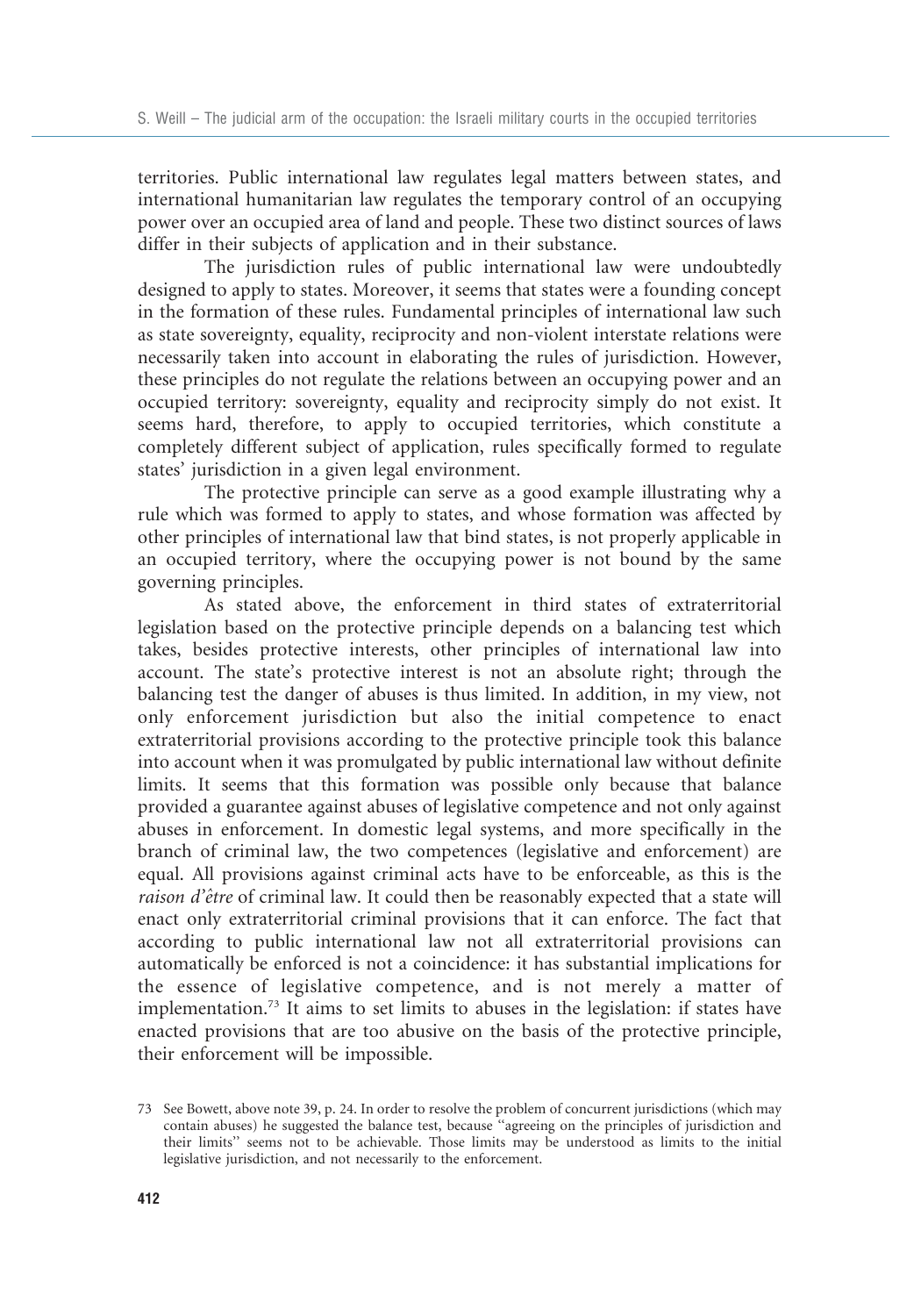

In the occupied territories the limiting balance does not function in the same way as it does between states, as legal relations are different. Principles such as sovereignty, equality and reciprocity do not exist and therefore will not set limits to the enforcement of a provision, as will the balance test for states. Thus the usual guarantees against abuses in legislation (which is the main concern of the protective principle) do not operate. Consequently, if the enforcement of extraterritorial jurisdiction is not limited by the balancing test, which no longer applies, the legislative authority itself should be questioned because of the great danger of abuse. Otherwise, applying only the legislative jurisdiction without limits on the enforcement may turn extraterritorial jurisdiction into a tool for domination and not necessarily for protection. And this seemingly is exactly what happens in the case of extraterritorial jurisdiction of the Israeli occupying power. It applies a rule from another branch of law without taking into account all the complexity thereof that brought about the formation of the rule itself, which could now be used almost without limits, especially when in Israeli military courts illegal abductions do not void the legal procedure.

In addition to international balances, during occupation domestic limits which normally restrict abuses are missing, too; all legislative powers are in the hands of the military commander, who is also the executive. There is no separation of powers, and this constitutes another danger of abuse.

The normal result of an excess of jurisdiction is a protest by the national State of the accused. No example is known of protests being made by any other State, so it would seem that a State could claim jurisdiction over a stateless person with impunity.74

#### The limits of extraterritorial legislation

As argued above, it appears that the occupying power has no competence to enact extraterritorial legislation. However, important considerations, mainly concerning security interests, may support the opposite view. Nevertheless, even when assuming that the military commander is granted extraterritorial legislative authority based on the protective principle, this authority is not absolute. It must protect strictly vital interests. The following section aims to examine whether the limits imposed by international law and the interim agreement were respected by the Israeli military commander when enacting extraterritorial rules.

#### Public international law

It seems to us, that … extraterritorial jurisdiction is possible only with regard to ''classical'' and obvious security offences, i.e., offences whose prevention is

<sup>74</sup> Akehurst, above note 40, p. 169.

<sup>75</sup> Above note 55, p. 464.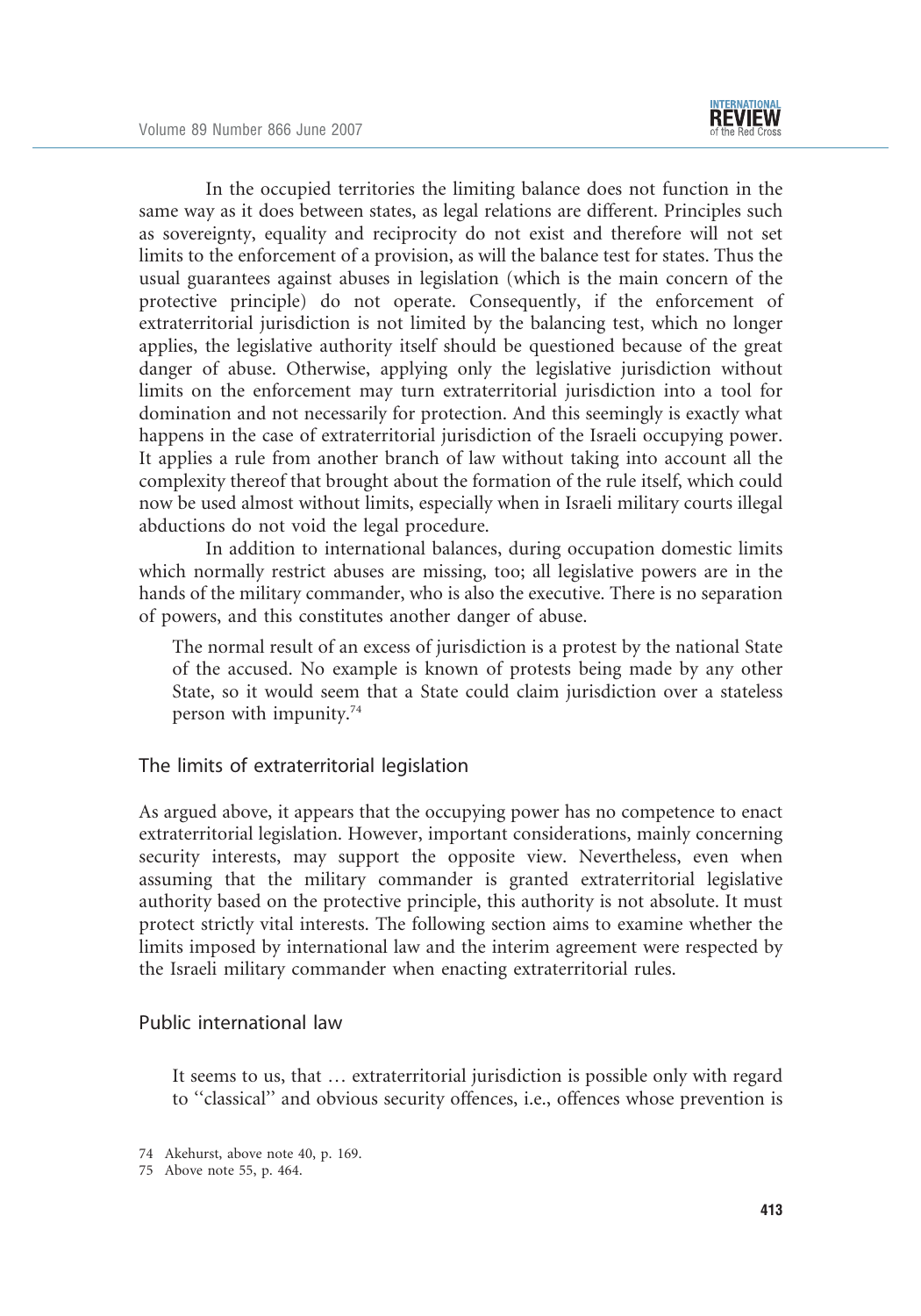necessary to protect the physical security of the occupying power and its forces, as well as that of the administration (the Akrash case, 1969).<sup>75</sup>

#### Security of the region

The Abu Higla case<sup>76</sup> dealt with a member of the Fatah organization from Syria who infiltrated into Israel in 1979 by crossing the Jordanian border. His intention was to capture hostages or to carry out a terrorist attack. Examining its jurisdiction according to Article  $7(c)$  of the SPO, the military court ruled that

The expression ''security of the Region'' is not identical to the security of the State of Israel, so that there is no automatic jurisdiction of the court in the Region to try acts committed abroad against the State of Israel or the Jewish people … The Region is a territorial unit possessing its own legal system, quite separate from that of the State of Israel.<sup>77</sup>

If the military commander is entitled to enact extraterritorial provisions, it seems necessary to respect at least this fundamental distinction, which should serve as an obligatory limit. But this was not always the case, as demonstrated by the Order Concerning Hostile Organizations. This Order applies only to residents of the Region; it prohibits arms training outside the Region<sup>78</sup> and any contact with a hostile organization.<sup>79</sup> A hostile organization is defined as "a person or a group of persons whose aim is to harm the public security, the IDF [Israeli Defence Forces] or the public order, in Israel or in an area controlled by the IDF".<sup>80</sup> Thus this order also protects the interests of the state of Israel. Nevertheless, as cited above, the military court itself found that ''the Region is a territorial unit possessing its own legal system, quite separate from that of the State of Israel''. Security interests of the state of Israel are protected by Israeli domestic extraterritorial jurisdiction, and should not be covered by military jurisdiction. The commander is responsible only for the security of the Region, and cannot expand his authority over Israeli domestic concerns. It therefore seems that by defending the direct security interests of the state of Israel, the military commander exceeds the authority granted to him to protect the security interests of the Region. Moreover, as observed by the military court in the case of Dir Bazia, this order does not require the extraterritorial offence to harm the security of the Region. It means that all military training or contacts with a ''hostile organization'', for whatever reason, are criminally chargeable in the Region's military courts. This appears to be an abuse of extraterritorial jurisdiction based on the protective principle. And indeed the military court ruled that

<sup>76</sup> Nablus (NB)/5193/81, The Military Prosecutor v. Abu Higla, SJMC, No. 6, p. 581. Excerpted in English in Israel Yearbook on Human Rights, Vol. 19 (1989), p. 384.

<sup>77</sup> Ibid., p. 385.

<sup>78</sup> Order Concerning Hostile Organization, above note 61, Article 2.

<sup>79</sup> Ibid., Article 3. The definition of ''contact'' includes contact with a person who is reasonably suspected of acting on behalf of a hostile organization.

<sup>80</sup> Ibid., Article 1.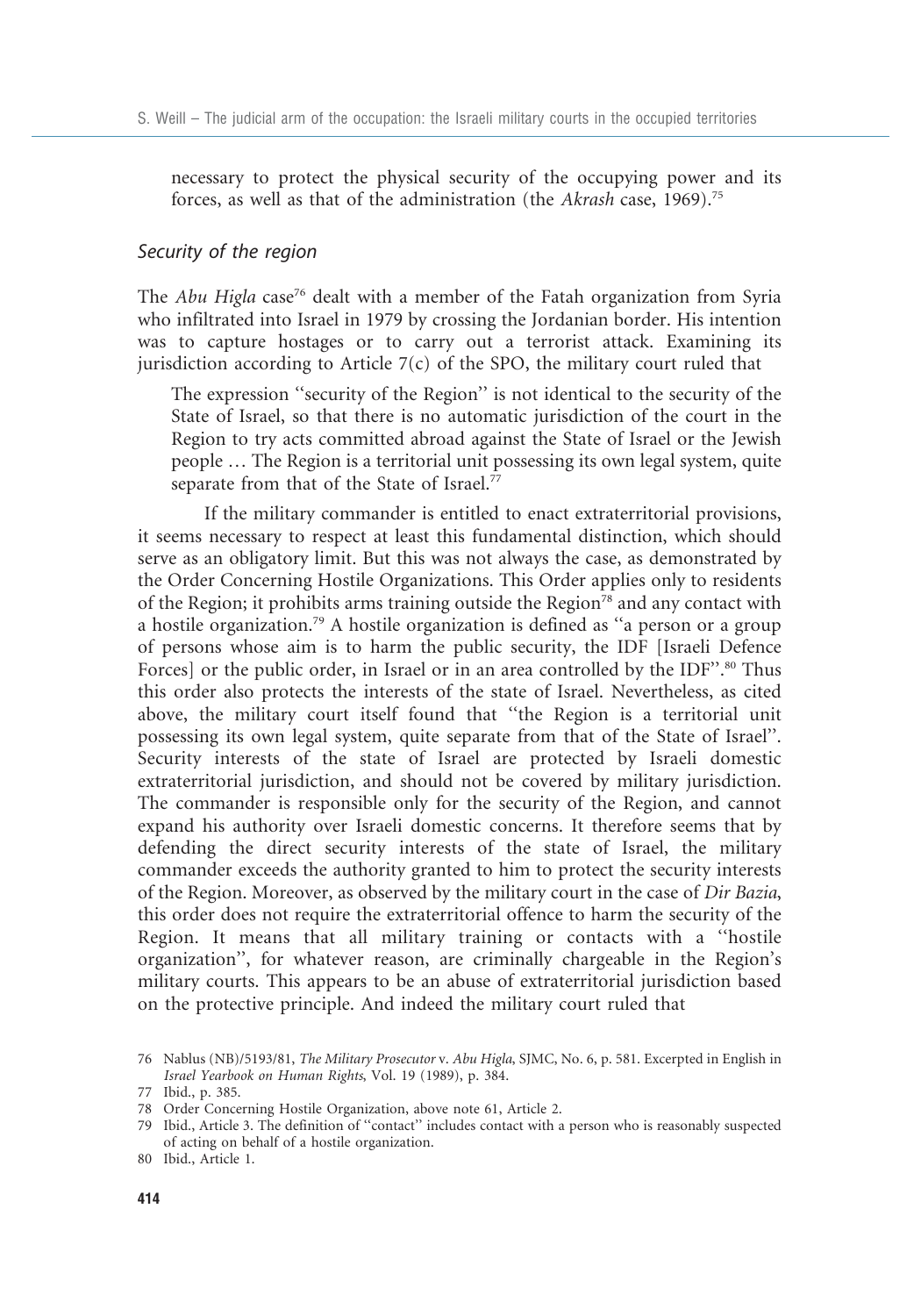

The only logical and reasonable interpretation of the Order Prohibiting Armed Training outside the Region is that the training should be accompanied by a criminal intent to use it against the security of the Region.<sup>81</sup>

Even so, this limit should be incorporated in the order itself and not left open to the interpretation of the military court, as the interpretation may be modified.

#### Public order – a vital interest?

Article 7(c) of the SPO provides for extraterritorial protection against acts designed to harm the security of the Region or public order there.<sup>82</sup> The main difficulty of this enactment is that the scope of the term ''public order'', without any restriction, is very broad. It may encompass almost the entire criminal code. The danger of laws enacted in a wide manner is that they are open to abuse.<sup>83</sup> In addition, when the offence is defined too broadly or vaguely, it is a violation of the general principle nullum crimen sine lege, as individuals may not be aware they are committing a crime.<sup>84</sup> To respect the limit imposed by public international law, the military commander apparently should have limited the scope of this term within the definition of the provision, preventing it from being open to abuse and from providing the military courts with an opportunity to interpret it too broadly.

The Order Concerning Dangerous Drugs, which is a specific provision criminalizing drug offences, may illustrate how using this term in order to justify extraterritorial legislation may lead to serious abuses of the protective principle. The order imposes criminal responsibility for violations of its provisions even if committed outside the Region (Article 38). Persons not resident in the Region could be prosecuted only if the offence was also illegal in a third state where it was committed. This provision does not exist for Palestinians. If a truly vital public interest of the occupied territories is protected by this order, then its discriminatory implementation by a law distinguishing between residents and non-residents is not possible. It is hard to see what vital interest is protected when the order criminalizes even minor drug offences abroad. However, as drug offences harm public order (to varying degrees), the legislator, on the basis of the indefinite scope of the term ''public order'', was nevertheless able to enact this order. It definitely seems to exceed the scope of a ''vital interest'', which according to the protective principle is the only interest that legitimates the enactment of extraterritorial legislation.

- 82 Unlike Article 7(d) of the SPO, which protects only security concerns.
- 83 Akehurst, above note 40, p. 158.
- 84 Bowett, above note 39, p. 11.

<sup>81</sup> RAM/4252/82, The Military Prosecutor v. Dir Bazia, SJMC, No. 6(2), p. 421. Excerpted in English in Israel Yearbook on Human Rights, Vol. 19 (1989), p. 389. In this case the accused, who was a resident of Ramallah, underwent military training in Amman in 1979 in order to qualify for service as a guard in the Muslim Brotherhood organization's headquarters in Amman. He claimed in his defence that he had no intention of harming the Region, and was acquitted.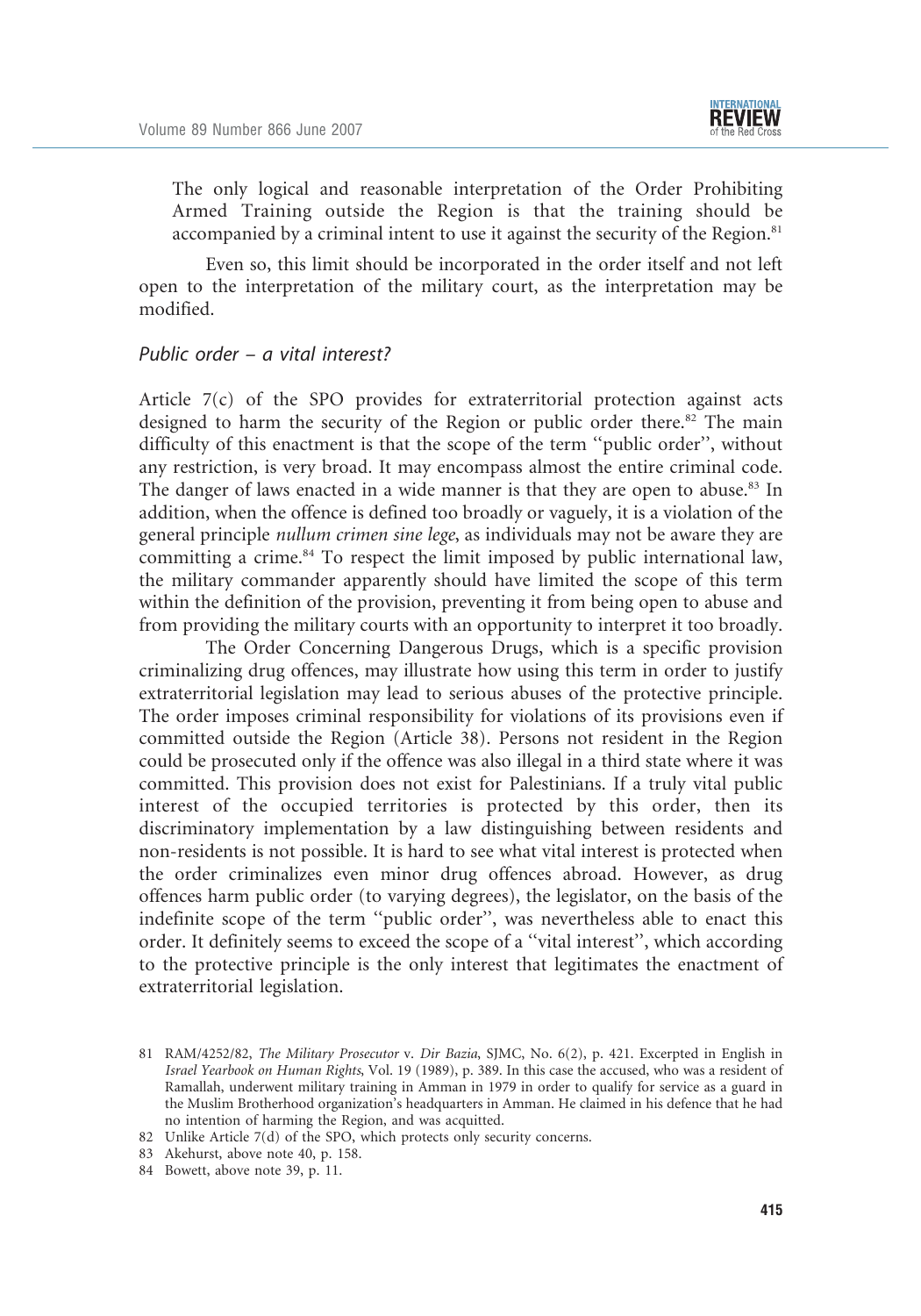#### The interim agreement

Besides the general limits provided by public international law, specific limits were set by the interim agreement.

Article  $7(c)$  of the SPO. In the G'abri case (1999)<sup>85</sup> the accused was charged with offences contrary to the SPO-1970 that were committed in Iran. The military court ruled that the interim agreement had not modified jurisdiction over offences committed ''outside the Region,'' and that the meaning of the term ''Region'' remained as it was before. Thus, with regard to  $Article7(c)$  of the SPO, the military court was competent to try any offence which harmed or was designed to harm the security or the public order of the entire West Bank, including the security and public order of area A. This result contradicts the interim agreement, and seemingly even the intention of Israel and of the military commander as expressed by the president of the Military Court of Appeals in the Raduan case.<sup>86</sup>

Article  $7(d)$  of the SPO. Article  $7(a)$  of Annex IV to the interim agreement recognizes Israeli extraterritorial jurisdiction:

Without prejudice to the criminal jurisdiction of the Council … Israel has in addition … criminal jurisdiction in accordance with its domestic laws over offences committed in the [PA territories] against Israel or an Israeli.<sup>87</sup>

Although the interim agreement recognizes extraterritorial jurisdiction, it is the extraterritorial jurisdiction of the state of Israel that was recognized, and not that of the military commander. However, this distinction between Israeli domestic and military extraterritorial jurisdiction was not made by military courts. The said article from the interim agreement was cited in the Raduan case as confirmation that ''the clear intention of the sides to the agreement was keeping the principle of extraterritorial jurisdiction over offences committed in the PA'', in order to justify the legislation of Article 7(d) of the SPO. Nevertheless, a more accurate understanding of this provision is that the authority to exercise extraterritorial jurisdiction belongs to Israeli civil courts through implementation of parliamentary legislation, and not to military legislation and courts.

As shown above, even assuming that the Israeli military commander is entitled to enact extraterritorial provisions based on the protective principle, it seems that he has exercised the authority it confers upon him by exceeding the limits set by public international law and by the interim agreement. These enactments, which actually reflect concern about abuse of the protective principle, gave the military courts jurisdictional powers going beyond the legitimate bounds of the law and of the occupied territories, in order to facilitate judicial domination over the Palestinian population.

<sup>85</sup> G/235/99, The Military Prosecutor v. G'abri, SJMC, No. 12, p. 255.

<sup>86</sup> Above note 59, p. 15.

<sup>87</sup> Article 7(a) of Annex IV to the interim agreement.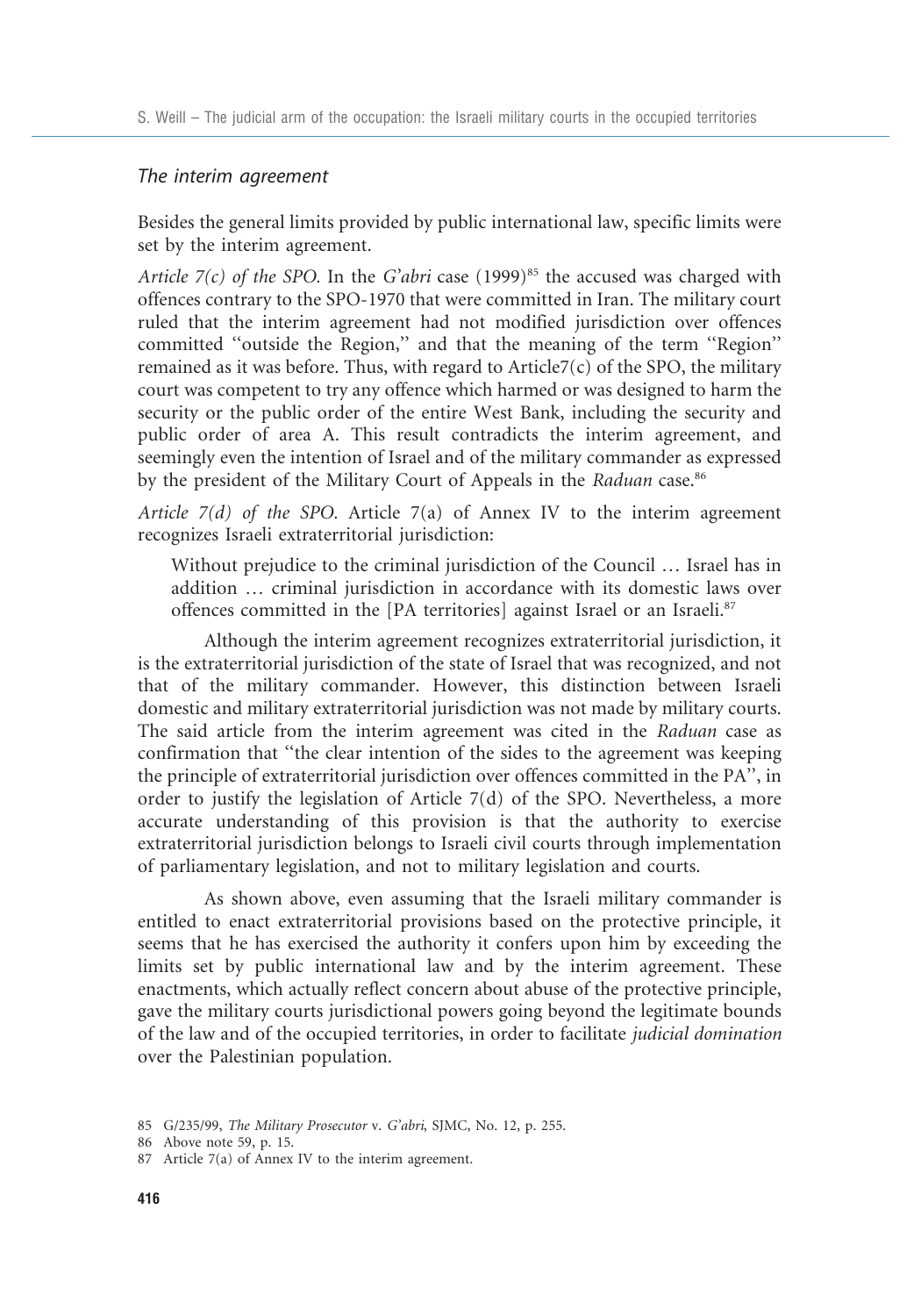

# The enforcement of extraterritorial jurisdiction exercised by the military courts

At first, the judicial domination was initiated by expanding legislation; however, its sophisticated development, which slowly emerged and led to vast and deeprooted implementation, was possible only because of the even wider exercise of that law by military courts, which by their interpretation law made a major contribution to borderless judicial domination.

#### Interpretation

As the military courts' jurisdiction depends on the interpretation of the term "security of the Region", it is given a meaning so broad that even the Military Court of Appeals queried it. This occurred, for instance, in a case concerning a drug offence committed in area A; the Military Court of Appeals stated that the classification, by the court of first instance, of a drug offence as a security offence "is not that evident".<sup>88</sup>

Another example of extension of the term ''security'' is the Raduan case. The appellant was convicted of illegal possession of weapons, an offence committed entirely in the PA territories. He claimed that he was doing an arms deal for economic interests, that the weapon was in his possession for only a few hours, and that as he did not intend to harm in any way the security of the Region and although he might be a criminal, the military court was not competent to judge him because he did not commit a security offence. The military court rejected his claim and ruled that regardless of the motives (which may be economic or criminal) for their possession: ''any illegal possession or illegal use of arms counts as harm to security".<sup>89</sup> This ruling was cited in the Shaleh case<sup>90</sup> and the Eit case, $91$  and apparently constitutes the guideline: any illegal possession of arms is an extraterritorial security matter.

This interpretation seems to go far beyond the scope of a legitimate extraterritorial jurisdiction – that is, protection of vital interests. It transforms all ''regular'' criminals who use weapons during their criminal activities (e.g., a robbery) into terrorists who harm the security of territories beyond those of the PA.

91 Above note 59.

<sup>88</sup> MCA/10/11/02, Zu'hrub v. The Military Prosecutor (2002) (unpublished). However, it was not explicitly ruled that it is not a security offence! In this particular case the Military Court of Appeals convicted the accused on another basis, so it did not have to decide on this issue. It should be stressed that not all convicted persons can reach the Court of Appeal, and in the routine work of the courts it is very probable that other cases are still decided in the same way.

<sup>89</sup> Ibid., p. 16.

<sup>90</sup> G/376/00, The Military Prosecutor v. Shaleh, SJMC, No. 12, p. 332, at p. 339.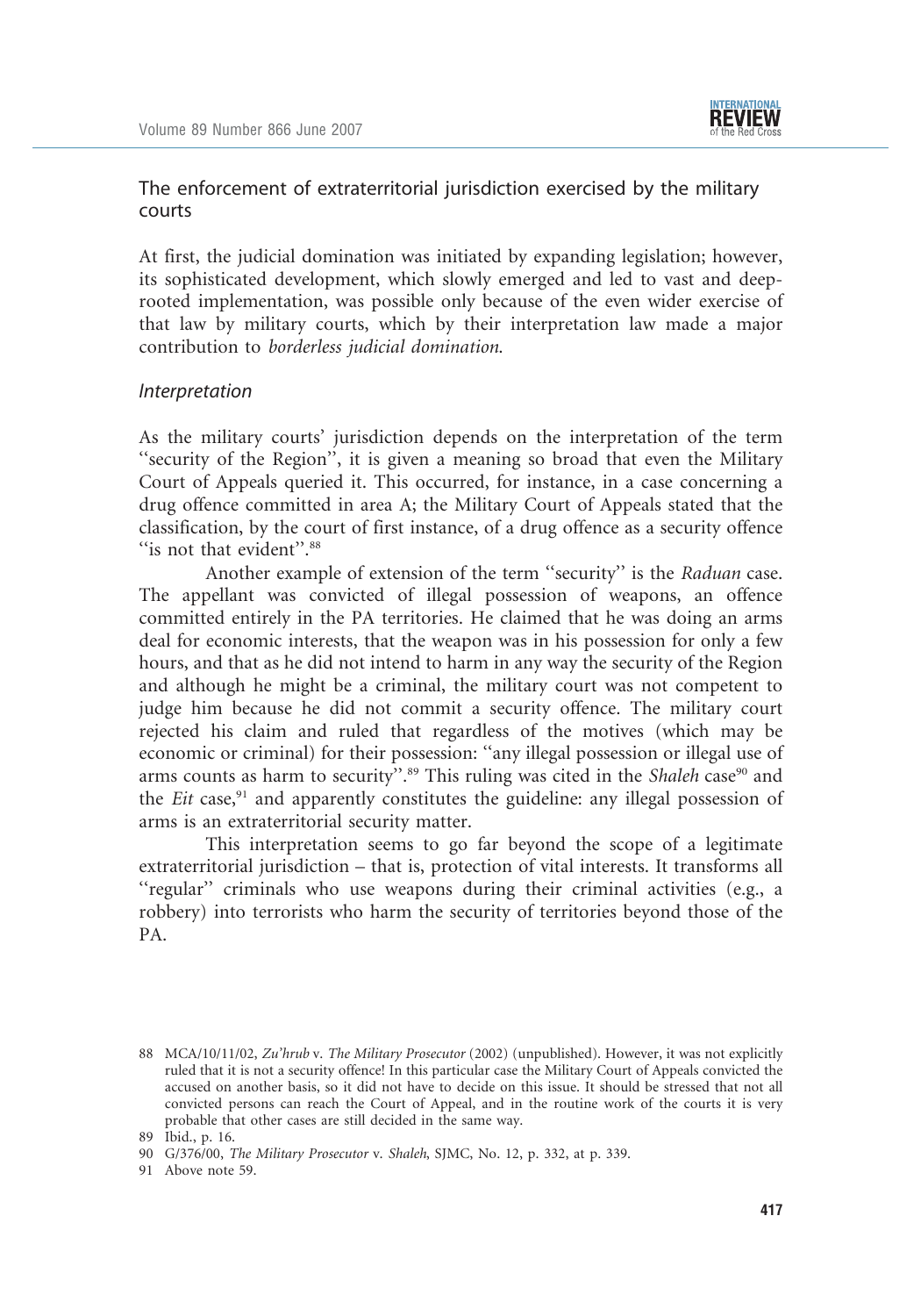#### Limits?

Military courts regularly reject attempts to limit their jurisdiction, basing their decisions on the broad military legislation that enables them to disregard the limits imposed by public international law or by the interim agreement.

In the Eit case the defence tried to set a limit to the jurisdiction of the military court. It was claimed that if an act is legal in area A, the military court could not establish its jurisdiction by defining that act as dangerous for the Region; the argument states that if an act is legal in the PA territories, its prosecution in military courts contradicts the principle of nullum crimen sine lege. This claim is relevant, especially since the accused had never left the PA territories but was arrested there by soldiers and brought to trial after an investigation, as often happens.

The military court ignored this claim, but it seems to be an interesting one, especially with regard to the offence of membership of an illegal organization. Akehurst noted that jurisdiction in relation to conduct which is not generally regarded as criminal is problematic. However, as the protective principle aims to protect states from acts which are often not illegal in other states, the practice of states did not support that approach (taken by the defence).<sup>92</sup> A suggested solution for this situation is the doctrine of the *primary effect.*<sup>93</sup> According to that doctrine, a state can claim jurisdiction only if the primary effect of the accused person's act was to harm a vital interest of the state. Applying this doctrine, the charge of membership of an illegal organization could be prosecuted only if the primary effect of this membership was to harm the security of the Region. Therefore it seems that this offence, which is prosecuted on a wide scale, could be questioned in many cases. One example is the case of A'lian, a female member of Islamic Jihad, who was accused of being the head of the women's organization at Bethlehem University. She claimed that as her activity was authorized by the PA the military commander was prevented from deciding otherwise, as her activities had never gone beyond the territorial borders of the PA. In addition, she claimed that her activities had nothing to do with the violent branch of the organization and that all her activities were social work. The military court rejected the latter claim and the relevance of the PA's authorization, and referred strictly to Article 7(d) of the SPO.94

#### Conclusion

This article has attempted to show how the military legal system expands its jurisdiction according to territoriality doctrines, and how this expansion has led to

<sup>92</sup> Akehurst, above note 40, p. 168.

<sup>93</sup> Ibid., p. 159.

<sup>94</sup> MCA /16/03, A'lian v. The Military Prosecutor (2003) (unpublished). Available in Hebrew at http:// elyon1.court.gov.il/files\_idf\_yesha/03/160/000/a47/03000160.a47.HTM (last visited 27 May 2007).